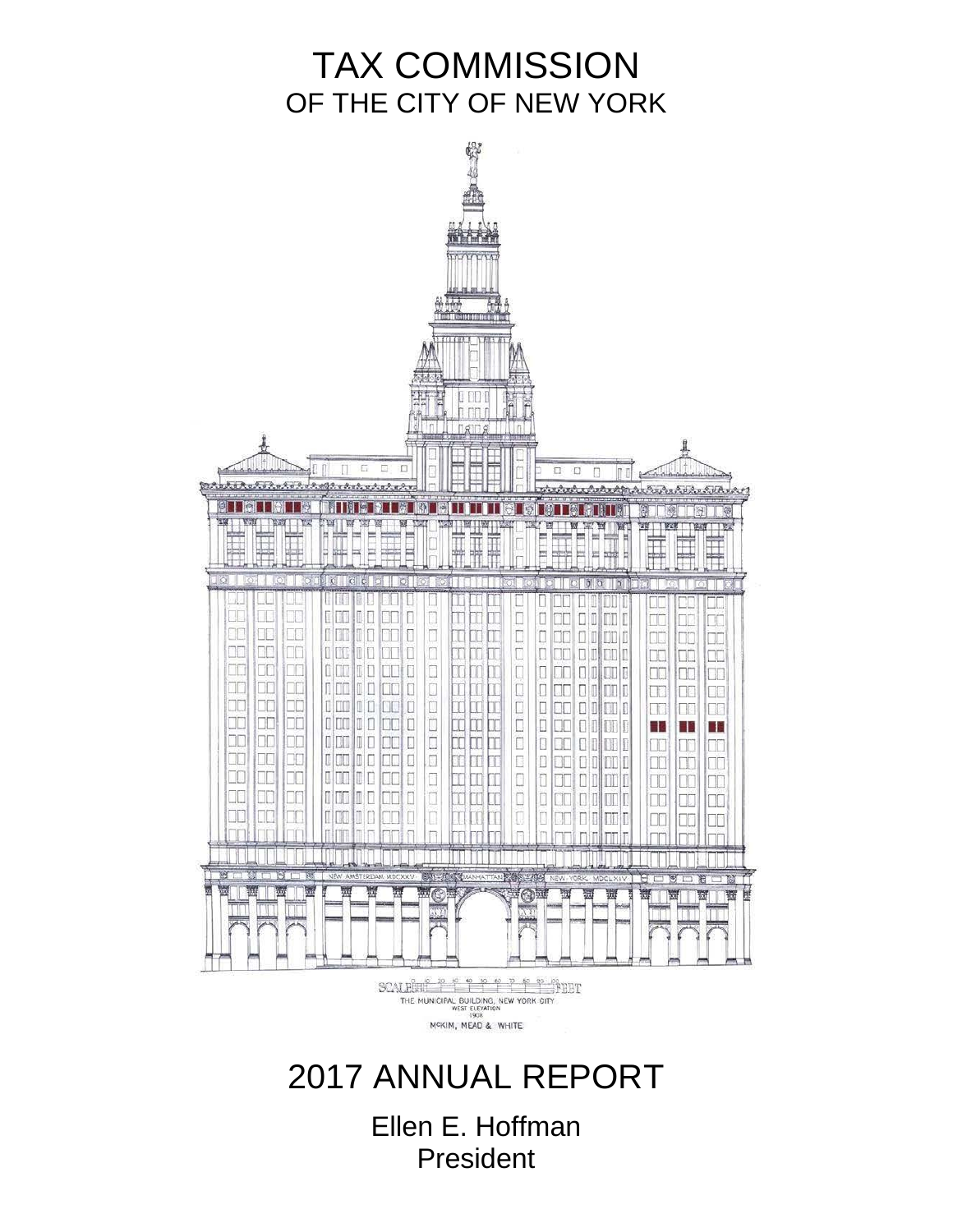### **MEMBERS OF THE TAX COMMISSION**

### Ellen E. Hoffman, President

Janet Alvarez Susan Grossman Carlo Silvestri Kirk P. Tzanides Vacant Vacant

### **MANAGERIAL STAFF**

i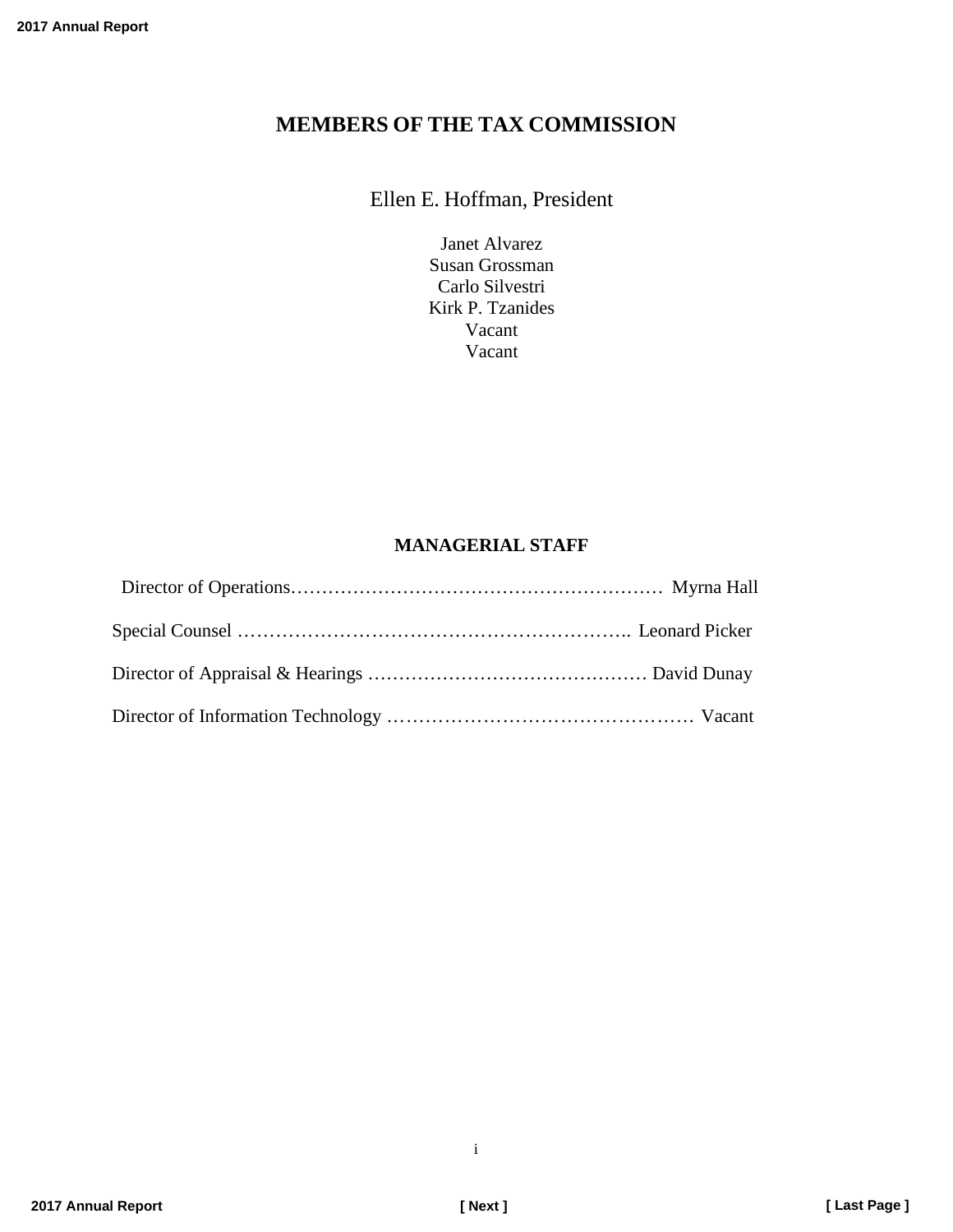# **TABLE OF CONTENTS**

| THE ADMINISTRATIVE REVIEW OF PROPERTY TAX ASSESSMENT IN NYC  3      |  |
|---------------------------------------------------------------------|--|
|                                                                     |  |
| PLANNED OR IMPLEMENTED IMPROVEMENTS OR MODIFICATIONS  14            |  |
| ORGANIZATIONAL CHART                                                |  |
|                                                                     |  |
| REMEDIAL ACTIONS BY TAX COMMISSION ON APPLICATIONS IN 2017 FOR 2016 |  |
|                                                                     |  |
|                                                                     |  |
| 2017 ASSESSMENT APPEALS AND OUTCOMES BY PROPERTY TYPE  A4           |  |
| 2017 ASSESSMENT APPEALS AND OUTCOMES BY REDUCTION % RANGE  A5       |  |
|                                                                     |  |
|                                                                     |  |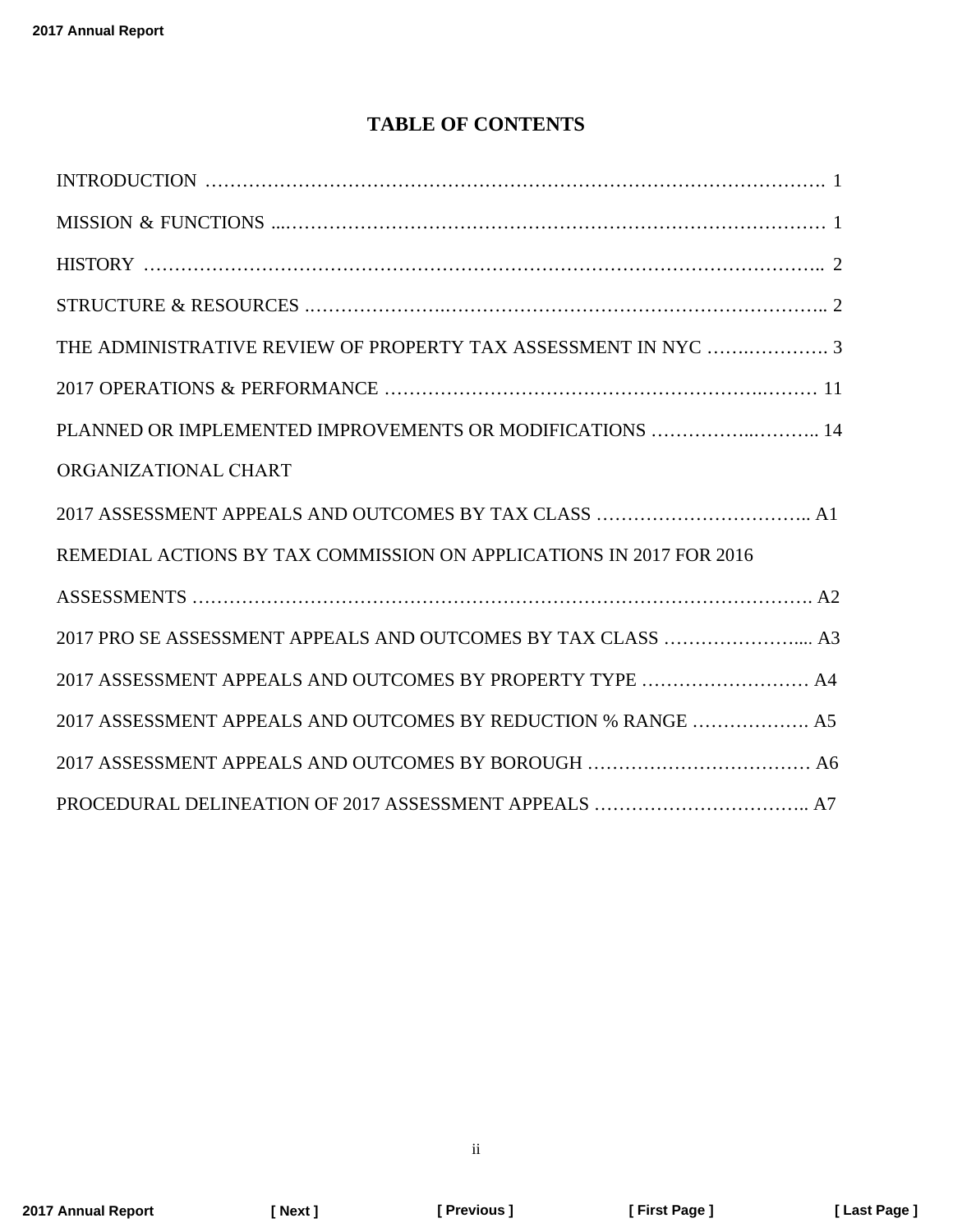#### **Introduction**

<span id="page-3-0"></span>The Tax Commission's 2017 Annual Report is submitted to the Mayor and the City Council pursuant to Section 155 of the Charter of the City of New York.

This report contains information about the Tax Commission and its mission, functions, operations and resources, an overview of the agency's performance, and statistical profiles of its determinations during calendar year 2017. It also contains a statement of the Tax Commission's accomplishments and improvements and a summary of plans for 2018.

### **Mission & Functions**

The Tax Commission is the City of New York's independent forum for administrative review of New York City Real Property Tax (RPT) assessments set by the Department of Finance. The Tax Commission's mission is to ensure that determinations of RPT assessment appeals are made effectively, fairly and efficiently. Annual property tax assessments are the basis for the RPT levy, the City's largest single source of revenue. There are over one million parcels of real property in the City generally identified by the borough, block and lot number on the tax maps maintained by the Department of Finance. Each year the Department of Finance sets tentative assessed values, which are reflected on the tentative assessment roll it publishes in January for the fiscal year beginning the following July 1. The Department of Finance also mails individual printed notices of the tentative assessed value to the owner (or designee) of each property on or about January 15.

Under state and local law, each property owner<sup>[1](#page-3-1)</sup> has the right to an administrative review of the assessed value of its property. After the Department of Finance publishes the tentative assessment roll, an owner or other party with legal standing who believes the

<span id="page-3-1"></span> $1$  By law, certain other parties having an interest in the property who are adversely affected by the assessment, e.g., a tenant who pays the RPT on the property, can request a review of the assessment by the Tax Commission in lieu of the property owner.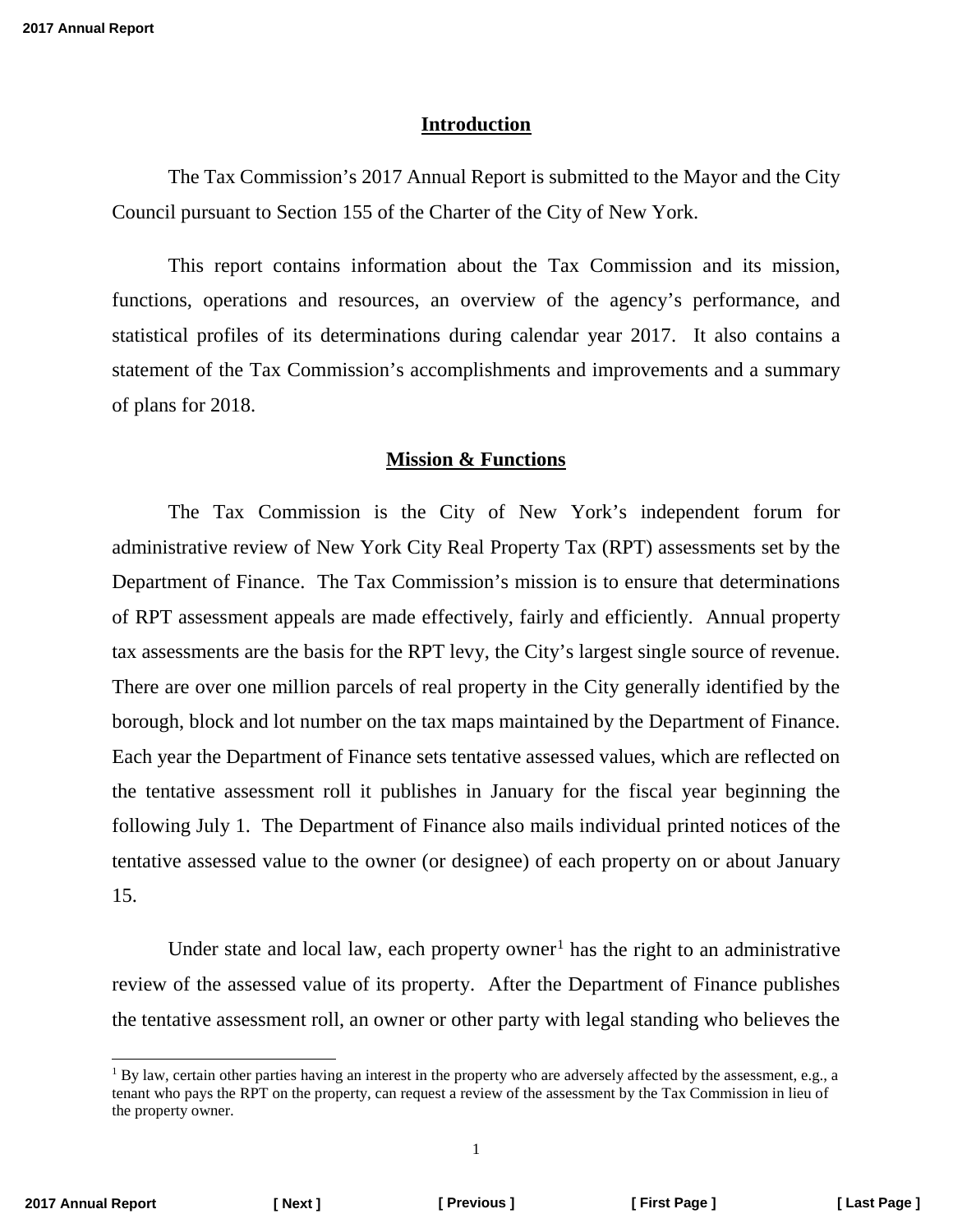<span id="page-4-0"></span>property is incorrectly assessed may seek review by the Tax Commission by filing an application for correction.

#### **History**

The Tax Commission was created by New York State legislation in 1857. At its inception, the Tax Commission supervised the agency responsible for setting RPT assessments, formerly known as the Tax Department and later the Real Property Assessment Department. In 1968, the Department of Finance assumed the assessing function as part of a reorganization of City government. In 1984, the Department of Finance was given original jurisdiction to determine applications for exemption and the Tax Commission was given authority to review denials of exemptions, completing the separation of the assessment process from the formal assessment review function. Since then, the Tax Commission has served exclusively as an independent administrative review body. In 2007, the City Council amended the New York City Charter putting both the Tax Commission and the Tax Appeals Tribunal (the agency charged with administrative review of non-property tax notices issued by the Department of Finance) under the umbrella of the Office of Administrative Tax Appeals (L.L. 59 of 2007).

#### **Structure & Resources**

The City Charter provides that the Tax Commission consists of a President and six Commissioners appointed by the Mayor to staggered, six-year terms, with advice and consent of the City Council. The President, as the head of the agency, serves full-time, while the six Commissioners serve part-time. Each member of the Tax Commission must have at least three years of business experience in real estate or real estate law. Additionally, the City Charter requires the Tax Commission to include at least one resident of each borough. The current President, Ellen E. Hoffman, was appointed effective August 4, 2015 to complete a six-year term ending January 6, 2020. As of March 1, 2018, there are four part-time Tax Commissioners, one whose term ends in January 2022, two whose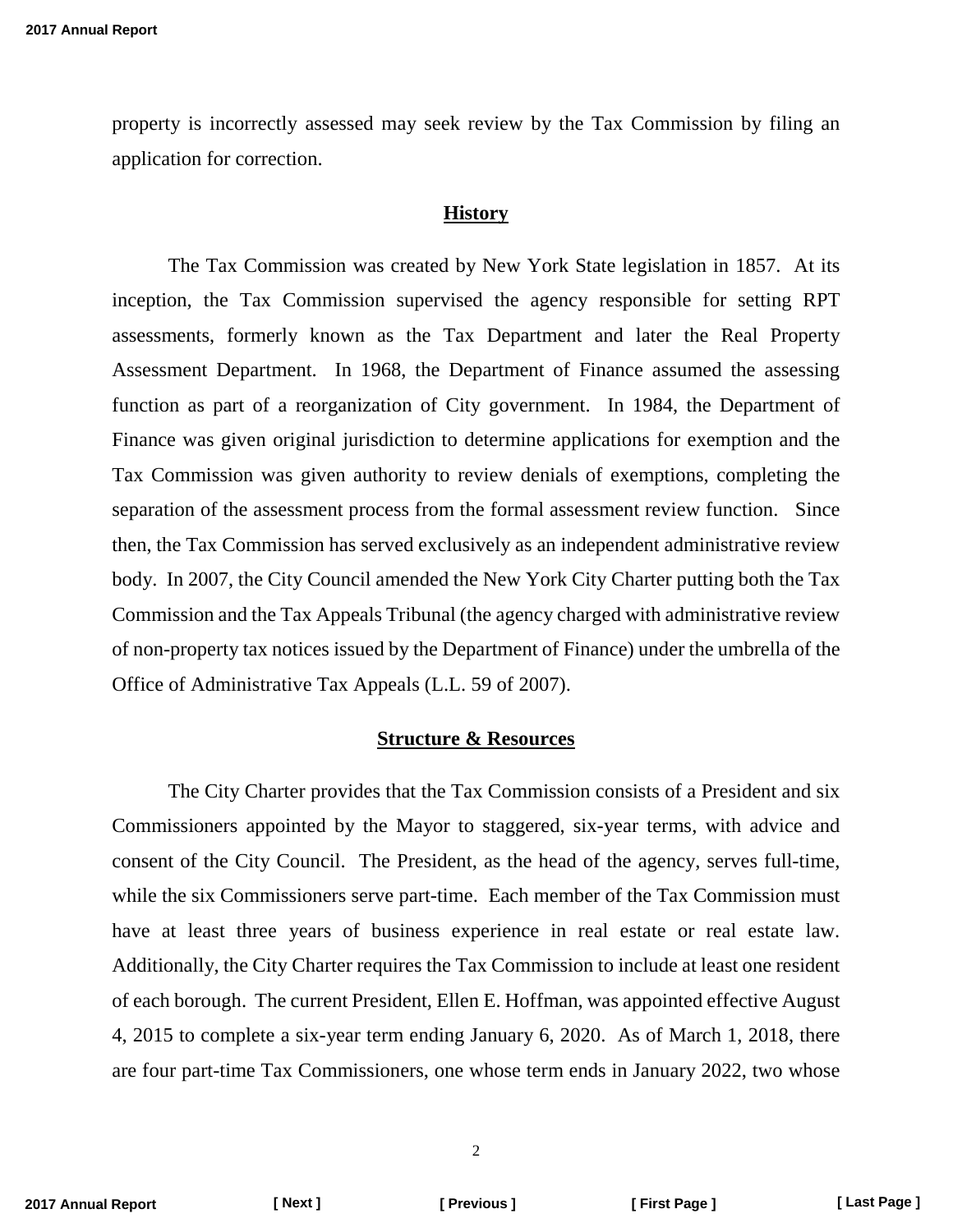<span id="page-5-0"></span>terms ended in January 2018, one holdover whose term ended in January 2016, and two current vacancies. Efforts to fill those positions are ongoing.

The Tax Commission has fully integrated the New York City Tax Appeals Tribunal professional staff into the process of reviewing Tax Commission applications. This enables the Tax Commission to manage the increased volume of applications without diminishing the quality of review.

For the 2017/18 tax year filing season, the Office of Administrative Tax Appeals had a staff of 39 full-time employees plus four part-time Tax Commissioners and two additional part-time hearing officers, who are attorneys with more than 20 years of experience in real property valuation, one at the City Corporation Counsel's Office and one at the Department of Finance.<sup>[2](#page-5-1)</sup> The Office of Administrative Tax Appeals' operating budget for 2017 was \$4,659,105. The Tax Commission's structure and its managerial personnel are presented in the organization chart included in this report.

#### **The Administrative Review of Property Tax Assessment in New York City**

State law divides all real property in the City into four classes for purposes of taxation. Class one includes one-, two- and three-family homes, most residentially-zoned vacant land outside Manhattan and certain condominiums of up to three stories.<sup>[3](#page-5-2)</sup> Class two consists of all primarily residential property not in class one. Utility property is in class three. All other nonresidential property is in class four.

Except for properties whose annual assessment increases are limited by law, $4$  the amount of a property's assessed value is a percentage, called the assessment ratio, of the property's market value. Each year, the Department of Finance calculates an individual assessment for every parcel of property and the assessment ratio for each of the four tax classes taking into consideration fluctuations in the real estate market, physical alterations

<span id="page-5-1"></span> <sup>2</sup> The Tax Commission also employs part-time college aides.

<span id="page-5-2"></span><sup>&</sup>lt;sup>3</sup> Certain other small condominiums also are included in class one.

<span id="page-5-3"></span><sup>&</sup>lt;sup>4</sup> All class one and certain small class two properties having ten or fewer units.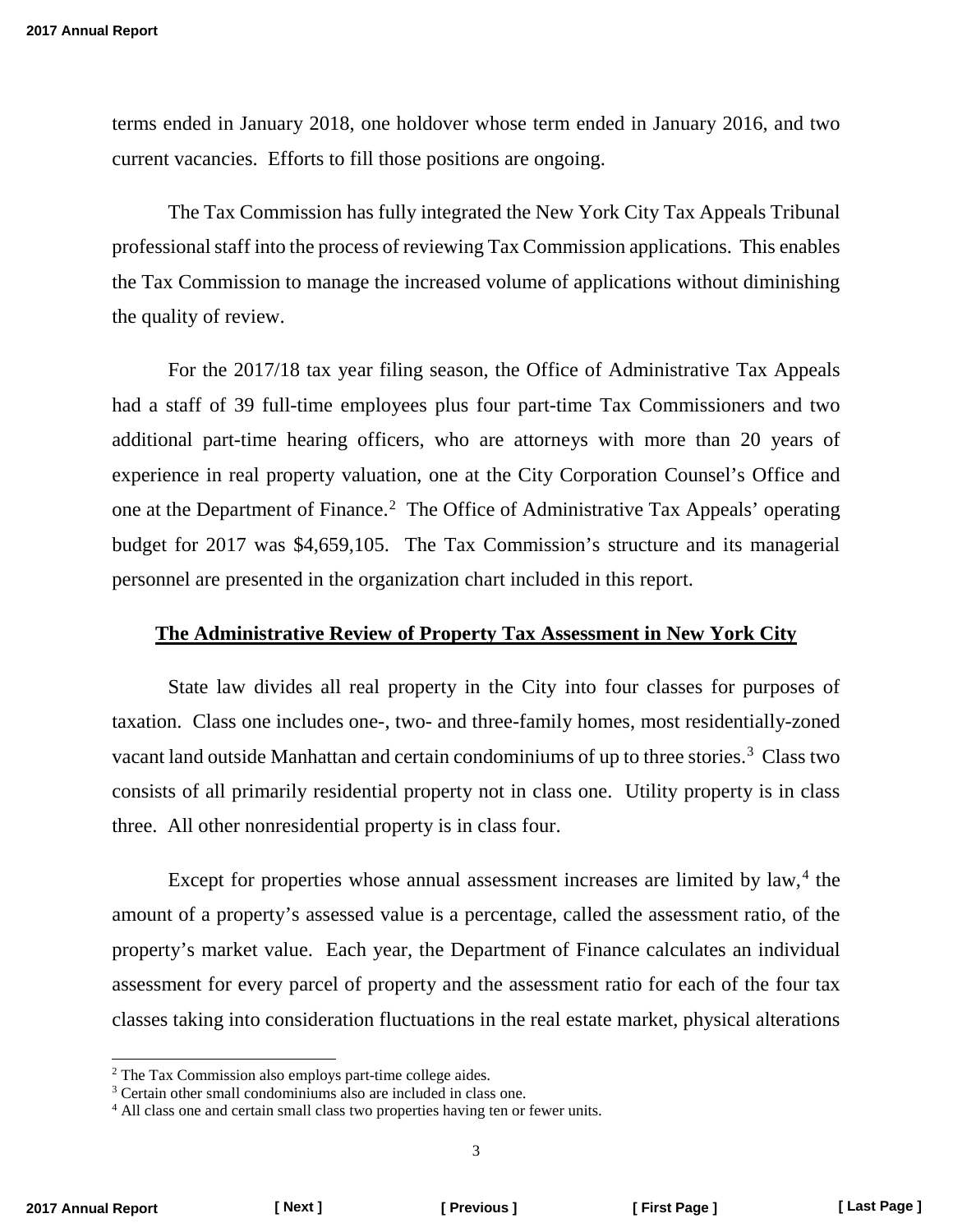and changes in taxable status. The current assessment ratio for class one property is 6%. The assessment ratio for classes two, three and four is 45%. A property's assessed value is a function of that property's tax class designation, market value, assessment ratio and eligibility for exemption.

The tentative assessment roll is subject to modifications until the final assessment roll is published by the Department of Finance on or about May  $25<sup>th</sup>$ . Thereafter, the City Council sets the annual tax rates for the four tax classes in accordance with statutory requirements involving: the aggregate assessments in each of the four tax classes; the portion of the City's budget to be sustained by the total property tax levy; and the proportion of the total property tax levy to be borne by each of the four property tax classes. The tax imposed on each property for a fiscal year (before abatements) is the product of its assessed value (after exemptions) and the tax rate applicable to its tax class as adopted by the City Council.

In response to the filing of an application for correction of assessment, the Tax Commission will review the following claims: 1) misclassification, i.e., the property is assessed in the wrong tax class for its type and use under the four-class system; 2) excessiveness, including claims that the property did not receive all or a portion of a tax exemption; 3) inequality, i.e., the property's assessed value is set at a higher proportion of market value than that applied to all other properties in the same tax class; and 4) unlawfulness, including claims that the property did not receive a full exemption or the property otherwise was not subject to assessment by the Department of Finance. The RPT rates set by the City Council are *not* subject to Tax Commission review.

The typical application filed with the Tax Commission seeks a reduction in the amount of the property's assessed value. Challenges to the assessment ratio set by the Department of Finance are rarely raised before the Tax Commission because they require extensive data analysis and are best handled through court proceedings. Therefore, challenges for most properties are limited to disputes over the assessed value as determined

4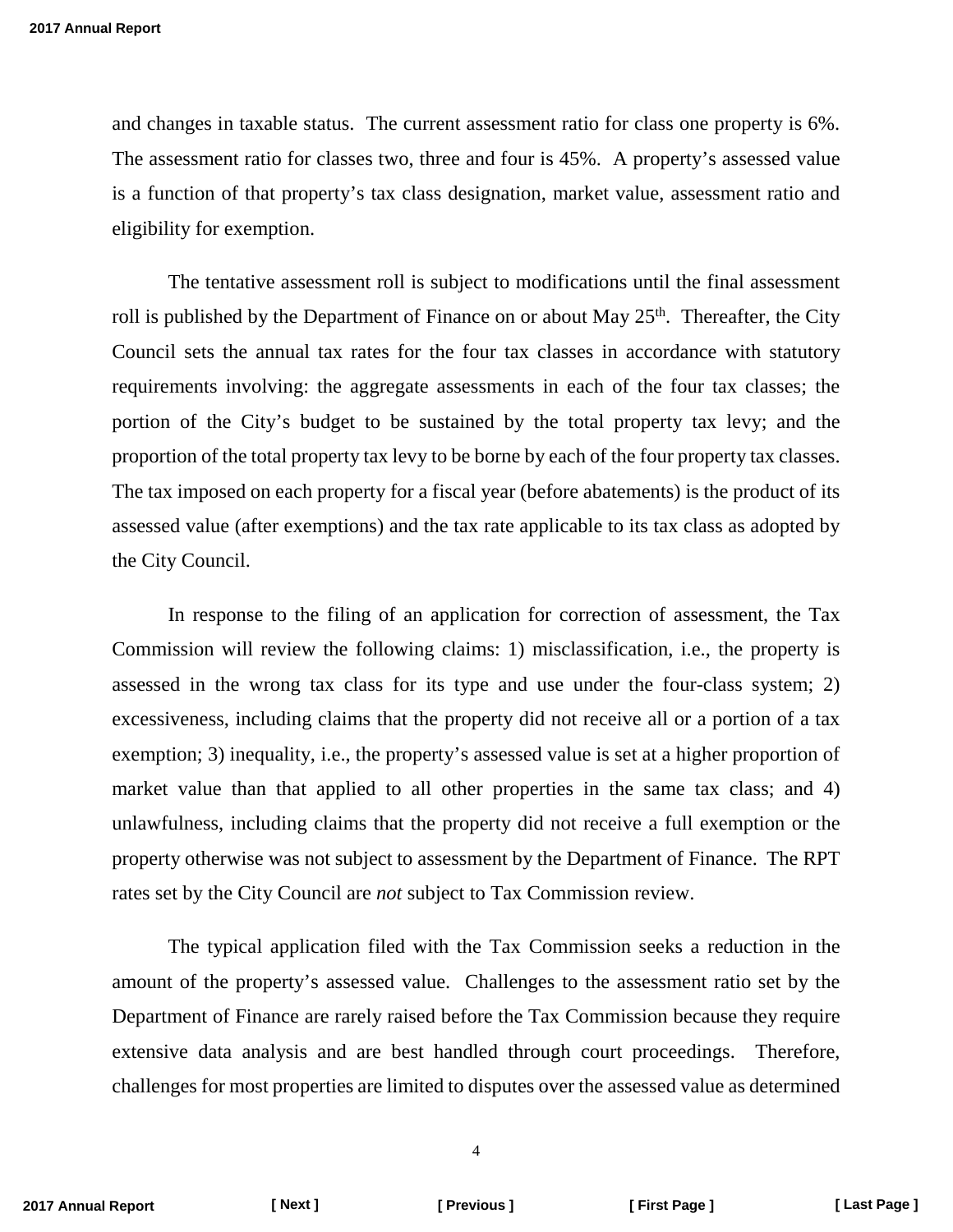by the Department of Finance. Challenges based on eligibility for a full or partial exemption also are common. Applications can raise more than one type of claim.

The Tax Commission updates and prints application forms each year for use in the administrative review process. The specific forms required to be filed depend on the property's designated tax class and use and the nature of the claim(s) being made. Application forms, instructions, and summaries of applicable procedures may be obtained in person at the Tax Commission's office in Manhattan as well as at the Department of Finance Business Centers in each borough. Forms also are available on the Tax Commission's website at [www.nyc.gov/taxcommission](http://www.nyc.gov/taxcommission) and are mailed by the Tax Commission on request.

The application forms are designed to elicit information, including financial information, and documents necessary for the Tax Commission's proper determination of the claims raised in the application. By law, financial statements for income-producing properties having an assessed value of \$1 million or more must be accompanied by a certification by a certified public accountant that the accountant has reviewed the financial statement.

In 2017, the filing deadline for applications for review of assessments of properties in tax class one was March 15, 2017; the deadline for filing applications for review of assessments of all other properties was March 1, 2017. To be considered timely, an application must be *received* at the Tax Commission or a borough office of the Department of Finance by the applicable deadline. The Tax Commission has no authority to waive or extend the deadlines. [5](#page-7-0)

The applicant must complete the application according to the printed instructions and sign it with a certification for property in tax class one, or sign it before a notary public,

5

<span id="page-7-0"></span> <sup>5</sup> However, if the Department of Finance issues a notice increasing the assessed value or reducing the amount of an exemption, the property owner can file an application for correction within 20 calendar days after the date of that notice even if the 20<sup>th</sup> day falls after the March 1 or March 15 deadline.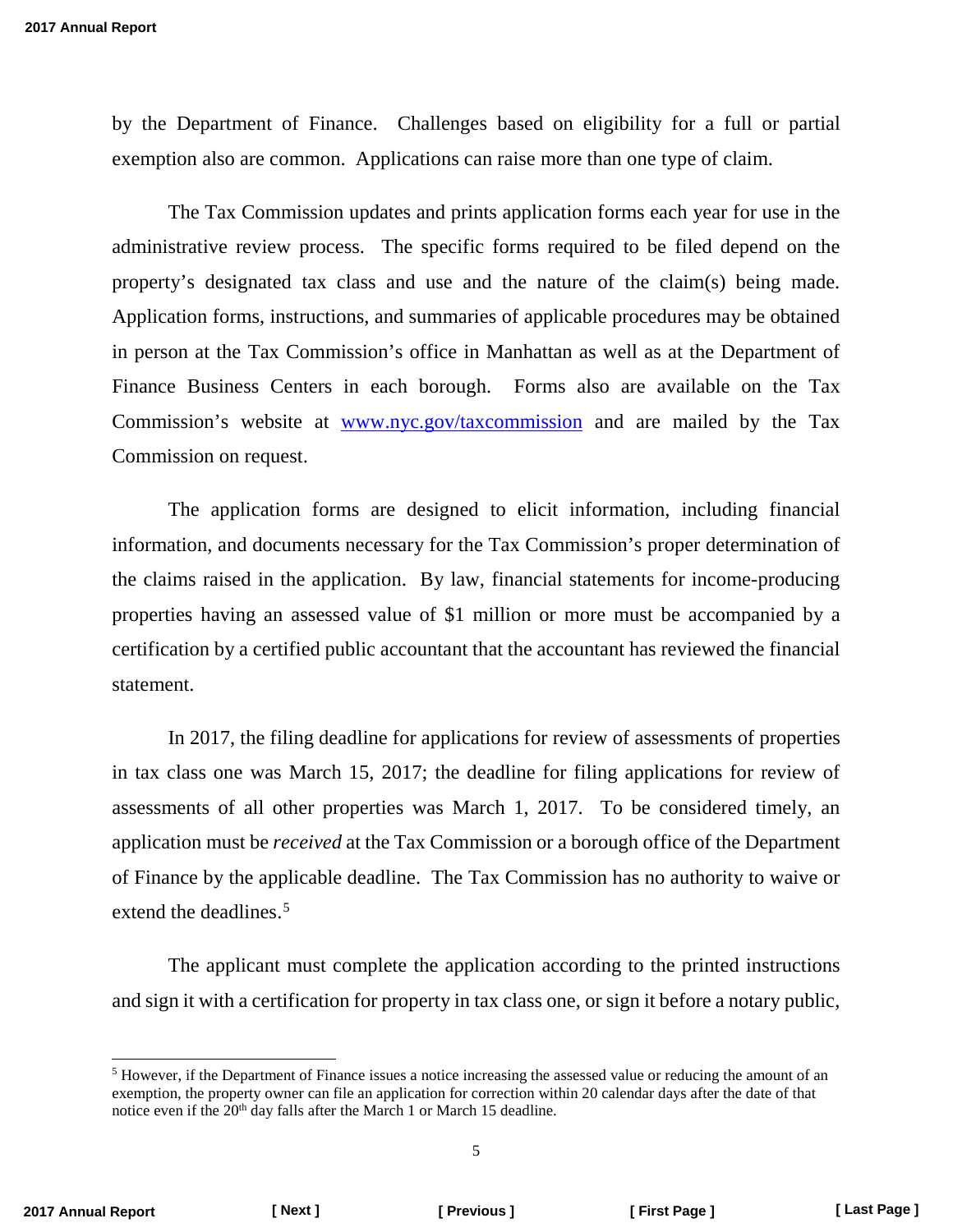for property in tax classes two, three and four. All applicants who properly complete, sign and timely file the required application forms receive substantive review of their claims by the Tax Commission. To the extent resources allow, an in-person hearing is granted if requested. When an in-person hearing is not requested, or when resource allocations require it, an application may be determined on the papers (i.e. documented information) submitted. There is no difference in the thoroughness of the review on papers or after an in-person hearing. A substantial majority of applicants request an in-person hearing. The duration of a hearing may be a few minutes in straightforward cases, up to an hour in particularly complex or unique cases.

Since 2011, a filing fee of \$175 applies to applications for properties with an assessed value of \$2 million or more, equivalent to a market value of about \$4.45 million for properties in tax classes two, three and four, and over \$33 million for properties in tax class one. The Tax Commission will not review an application if the fee is not paid for the previous year. The fee does not apply if the applicant or representative waives review of the application before it is scheduled for a hearing.

In addition to providing property owners an independent forum for review of their property tax assessments, the Tax Commission helps the City maintain the integrity of the property tax assessment rolls, the sound and equitable allocation of the property tax burden, and promotes public confidence in government and the tax system. A fair and efficient review process is essential to reducing costly litigation of assessment disputes. Appropriate action by the Tax Commission resolves many claims that might be further contested through court proceedings under Article 7 of the New York Real Property Tax Law (RPTL) costing property owners and the City time and resources.

As a condition of accepting an offer of reduction from the Tax Commission, applicants must agree to discontinue all pending judicial proceedings for prior years and to forego filing for such a proceeding for the current year. This benefits the City by eliminating thousands of pending Article 7 proceedings. Finally, to the extent the Tax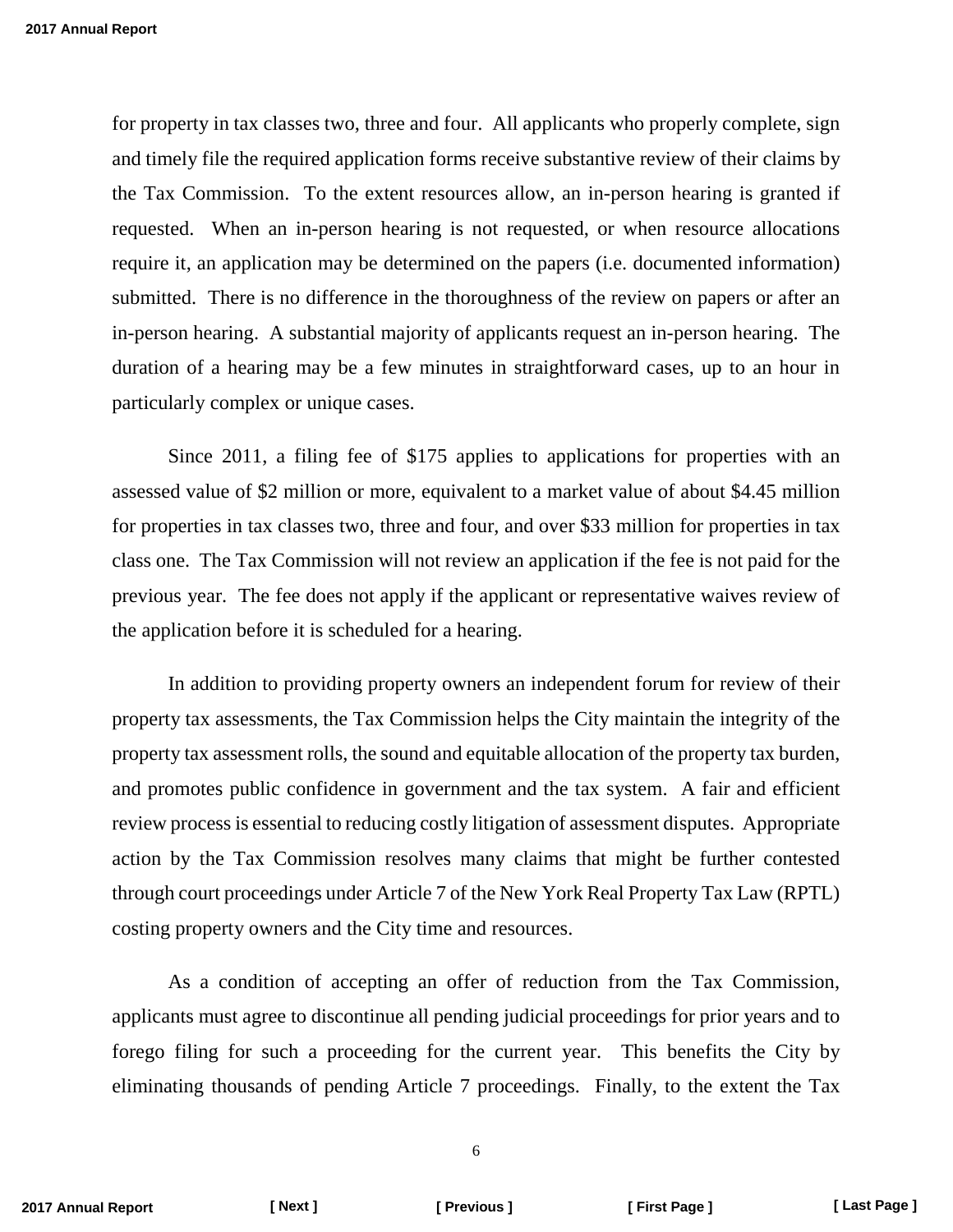Commission resolves applicants' claims prior to publication of the final annual assessment roll in May, RPT bills issued in July can be based on the corrected assessed values.

In sum, although it is a small agency in terms of staffing and expense budget allotments, the Tax Commission is an integral and essential component of the New York City RPT administration system.

Applications are reviewed by one or more of the following acting as hearing officers: members of the Tax Commission Appraisal & Hearing Group (all of whom are experienced assessors by training), the President, part-time Tax Commissioners, or, as designated by the President, the Tax Commission Special Counsel, one of the part-time hearing officers,<sup>[6](#page-9-0)</sup> or an attorney in the Tax Appeals Tribunal. In 2017, hearings on applications involving properties with assessments of \$75 million or more, referred to generally as "high value" properties, were conducted by teams of two hearing officers, consisting of one assessor and either the President or a senior member of the Appraisal & Hearings Group.

For applications involving utility properties, as provided by law upon request by the applicant, the entire Tax Commission (i.e., the President and all of the part-time Tax Commissioners) will convene and act on the application. Utility applicants also may choose to have a hearing before, and determination by, the President working with a member of the Appraisal & Hearings Group.<sup>[7](#page-9-1)</sup>

Applications involving exemption claims are reviewed by attorneys in the Tax Commission or Tax Appeals Tribunal acting as hearing officers. The rest of the applications are divided into categories based on the property type and assessed value and then randomly assigned to a hearing officer by category taking into account the experience level of the hearing officer.

<span id="page-9-0"></span> <sup>6</sup> See "Structure & Resources" at p. 2.

<span id="page-9-1"></span><sup>&</sup>lt;sup>7</sup> The latter option is routinely chosen by utility applicants.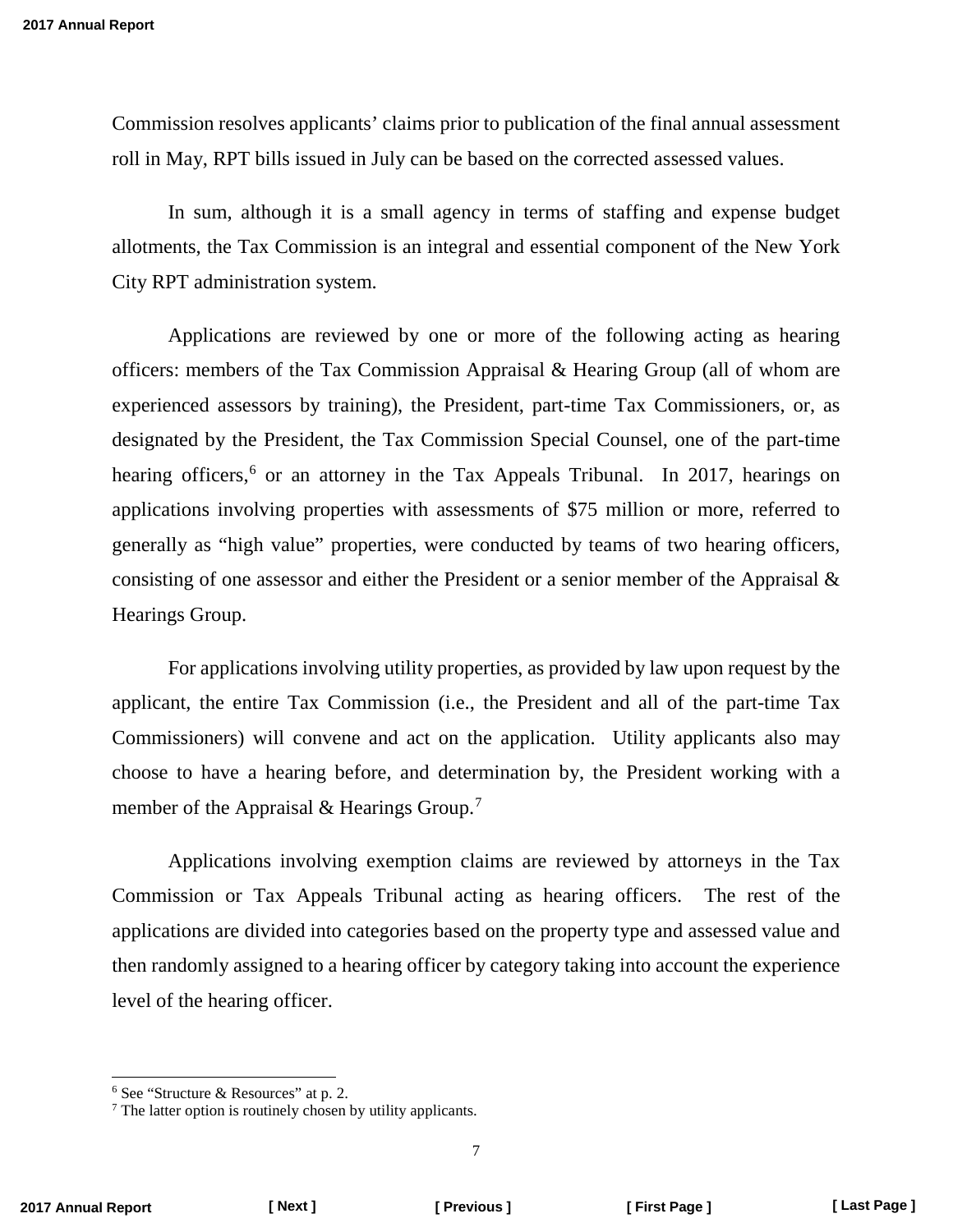The Tax Commission conducts hearings at its offices in Manhattan, as well as in the Bronx, Brooklyn, Queens and Staten Island offices located within the premises of the Department of Finance's Property Division.

In preparation for the hearing, the hearing officer reviews the current year's application, financial or other information submitted, applications submitted in past years and any other relevant information. At the hearing, the applicant or representative is expected to be prepared to explain any anomalies in the application and accompanying documents, especially discrepancies between the current year's application and prior applications filed. At the applicant's request, the Tax Commission will receive sworn oral testimony by the owner (or another person with relevant knowledge) in support of the claims made on the application. Formal rules of evidence do not apply. Although not required, about 97.7% of applicants were represented by a lawyer or a non-attorney professional in 2017 except for owners of class one properties, who represented themselves about 35.6% of the time.

Under applicable case law, the assessment set by the Department of Finance is presumed to be correct. The burden is on the applicant to offer substantial evidence to overcome the presumption and then to prove by a preponderance of the evidence that the assessment should be reduced or otherwise corrected.

The Department of Finance is permitted to appear at hearings or may offer written submissions in defense of assessments under review. For the past several years, representatives of the Department of Finance have attended a number of hearings, requested copies of various documents and submitted information and documents supporting the original assessment. Applicants or their representatives will receive copies of any information submitted by the Department of Finance. Attendance at hearings gives the Department of Finance the opportunity to gain additional information about a specific property that may aid in assessing that property for the following year, with a goal of reducing or eliminating the need for Tax Commission review in the following year.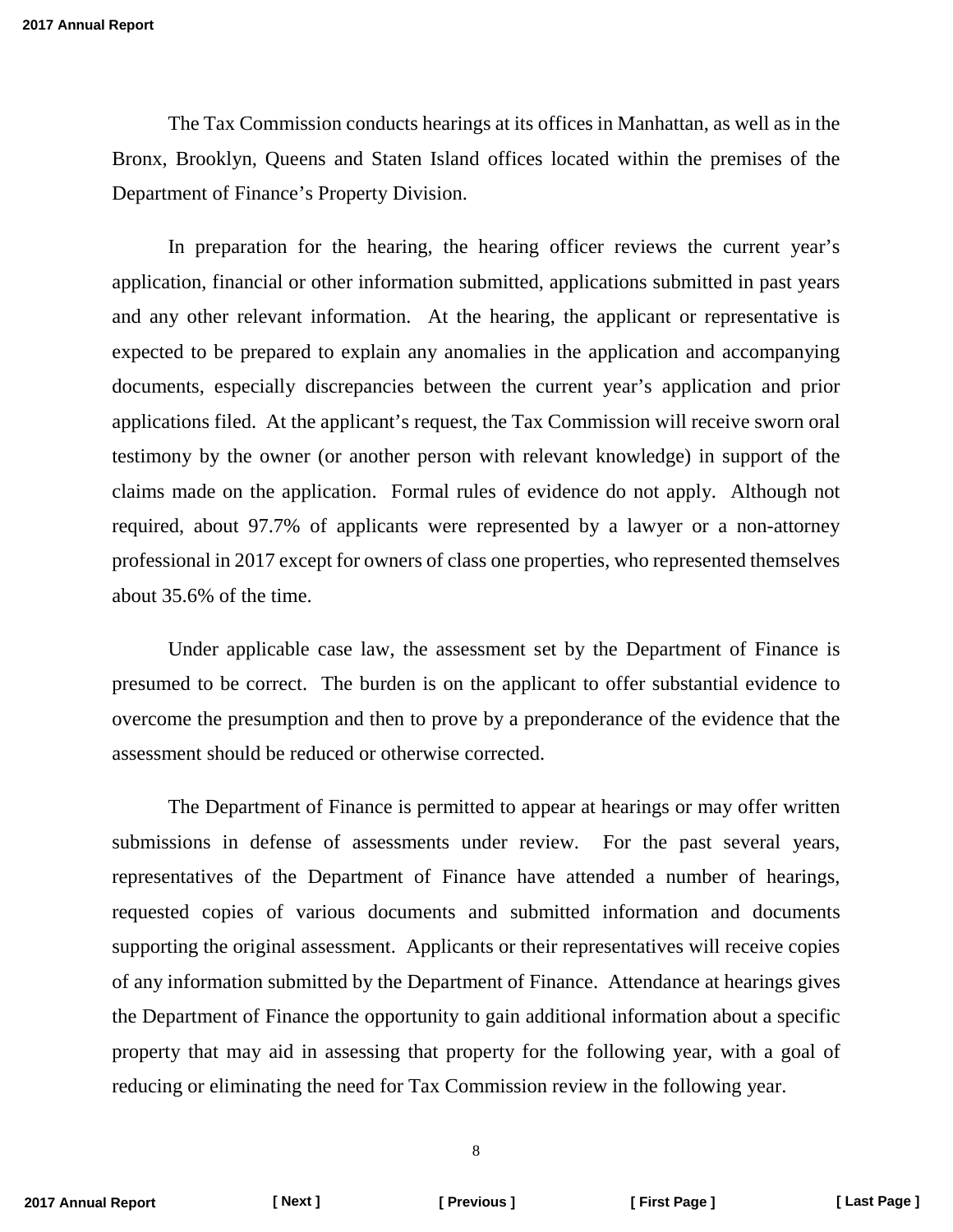In making a determination on an application, the hearing officer considers all relevant information and documents presented, along with any information from the Department of Finance and any facts of which the Tax Commission properly may take administrative notice. The accepted methodologies for valuing real estate, as well as those set by law, use sales of comparable properties, income generated by the property or the cost of reproducing the property. To aid in determining the market values of properties, the Tax Commission staff does market research and monitoring, and compiles reference materials that are supplemented and updated regularly. The Tax Commission also reviews documents and articles regarding the real estate industry, such as recent sales and leasing activity reports, and maintains in its files materials relevant to specific properties. Finally, Tax Commission assessors perform exterior and/or interior field inspections of subject properties when necessary, or make referrals to the Department of Finance for inspection.

In addition to considering claims relating to a property's current year assessment, the Tax Commission also is authorized by law to review the assessment for the most recent preceding year provided a valid court proceeding is pending. In unusual cases, the assessment for an earlier year within the most recent five years may be reviewed, again provided a valid court proceeding is pending. Proper filing of a Tax Commission application is a prerequisite to judicial review of an assessment, and timely filing of an Article 7 petition<sup>[8](#page-11-0)</sup> is a prerequisite to Tax Commission review of a prior year's assessment.

If the Tax Commission concludes that there is adequate proof of an error, it offers relief in the form of an assessment reduction, class change or exemption as appropriate. The Tax Commission cannot raise the assessed value or reduce the amount of an exemption. The Tax Commission mails a notice of its determination to the applicant or its designated representative. An offer to reduce or otherwise adjust an assessment is implemented only if the applicant or authorized representative properly executes and returns the Tax Commission's standard written acceptance agreement within the specified

<span id="page-11-0"></span><sup>&</sup>lt;sup>8</sup> An Article 7 petition must be filed by the October 24 of the tax year, e.g., an Article 7 petition on an application filed March 1, 2017 had to have been filed by October 24, 2017.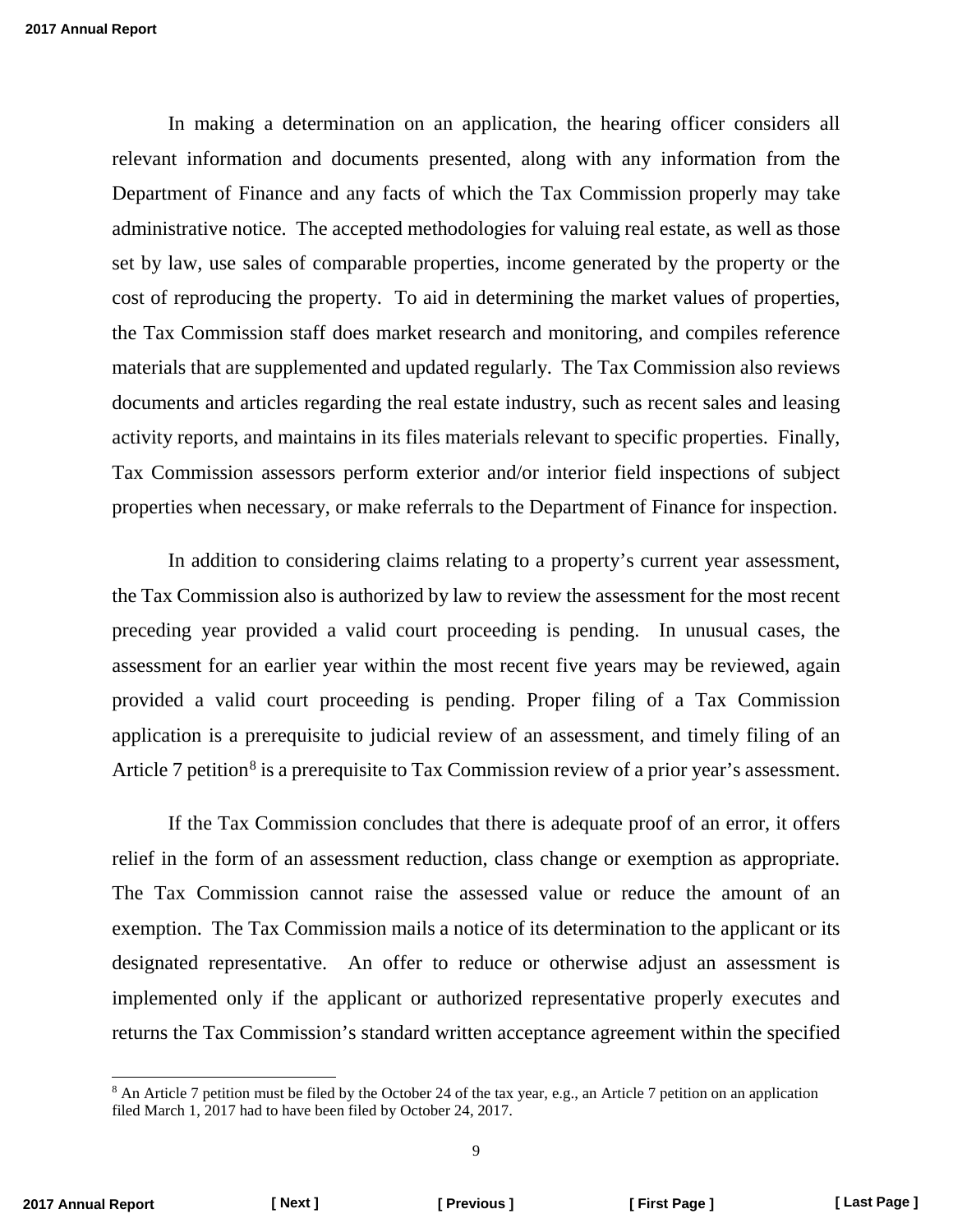time. Acceptance of any offer is subject to specified terms and conditions, which include the discontinuance of all judicial proceedings pending with respect to assessments for prior years and an agreement not to file an Article 7 proceeding for the current year covered by the offer. [9](#page-12-0)

All offers of reduction are subject to review and approval by the President of the Tax Commission. The Tax Commission also has an internal quality control auditing process. A number of applications for which the hearing officer has proposed an offer of reduction are systematically identified using predetermined criteria as well as a stratified random sample. Selected applications are subject to reexamination and a revised determination may be made. On occasion, an offer is withdrawn. The Tax Commission will explain to applicants or their representatives the basis for any withdrawal of an offer.

If the applicant accepts a Tax Commission offer of relief before publication of the final assessment roll, the revised assessed value is reflected on the final annual assessment roll and on the corresponding tax bills subsequently mailed by the Department of Finance for the fiscal year beginning July 1. Offers of reduction for current-year assessments accepted after the roll becomes final, as well as all accepted offers of relief for prior-year assessments, are implemented by remission. In those situations, the Department of Finance recalculates the property's RPT liability based on the assessment as corrected by the Tax Commission, and issues a refund and/or credit to the affected taxpayer.

If a Tax Commission offer of relief is not accepted, is not accepted by the applicable deadline, or the offer is withdrawn or an acceptance agreement revoked as part of the quality control auditing process, the tentative assessment at issue is confirmed.

Applicants may seek judicial review of assessments confirmed by the Tax Commission by filing an Article 7 petition in the New York State Supreme Court in the appropriate county by October 24 and serving the petition on the Tax Commission. State

<span id="page-12-0"></span> <sup>9</sup> Statistics on prior years' petitions closed in connection with Tax Commission offers of reduction are provided under "2017 Operations & Performance" at p. 11.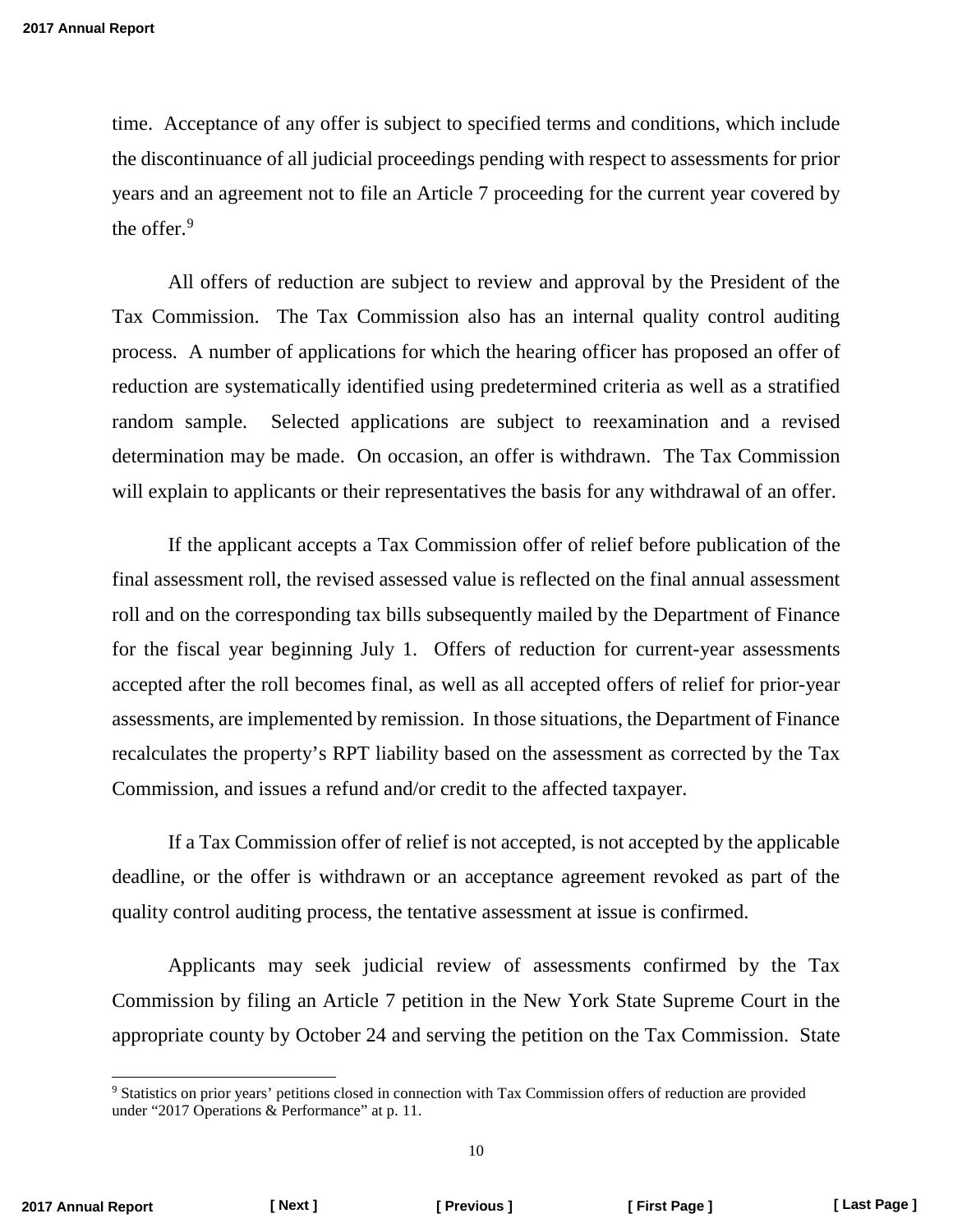<span id="page-13-0"></span>law does not require the courts to give any deference to the Tax Commission's determination. An optional small claims procedure (SCARP) is available for owneroccupied one, two and three-family homes. With its notice of determination, the Tax Commission provides all applicants with information on how to initiate an Article 7 or SCARP proceeding.

The City's Corporation Counsel represents the Tax Commission in Article 7 proceedings. The Tax Commission and the Tax and Bankruptcy Division of the City Corporation Counsel's office maintain ongoing communications to foster efficiency, fairness and to pursue the best interests of the City. The Tax Commission maintains records of all judicial proceedings relating to property tax assessments from commencement to disposition and updates that file twice a year.

### **2017 Operations & Performance**

Assessment Review. In 2017, the Tax Commission received 54,730 applications, covering 211,034 separately assessed tax lots, having an aggregate assessed value of \$223,161,504,033. This represents an almost 26% increase in the number of applications since 2008 and about 98.6% of the total 2017/18 tentative taxable assessed value of all City properties in all tax classes.[10](#page-13-1)

In 2017, the Tax Commission provided substantive hearings on 29,165 applications.<sup>[11](#page-13-2)</sup> The Tax Commission took remedial actions that, in the aggregate, granted  $$5,113,834,755^{12}$$  $$5,113,834,755^{12}$$  $$5,113,834,755^{12}$$  in assessment reductions for the 2017/18 tax year, yielding approximately \$577,025,000 in tax relief for that year. In conjunction with its disposition of 2017 applications, the Tax Commission also obtained discontinuances of 19,999

<span id="page-13-1"></span> <sup>10</sup> The tentative taxable assessed value of all City properties for the 2017/18 tax year was \$226,248,477,736. *See*  2017/18 Tentative Assessment Roll January 17, 2017 at p. 2.

<span id="page-13-2"></span> $11$  This figure includes applications where the applicant requested that the application be reviewed without a personal hearing. An additional 17,908 applications eligible to be heard did not receive a substantive review because the applicant or representative either declined substantive review or failed to provide requested information at or after the hearing.

<span id="page-13-3"></span><sup>&</sup>lt;sup>12</sup> In 2017, the Tax Commission also granted reductions of \$1,235,163,655 for the 2016/17 tax year.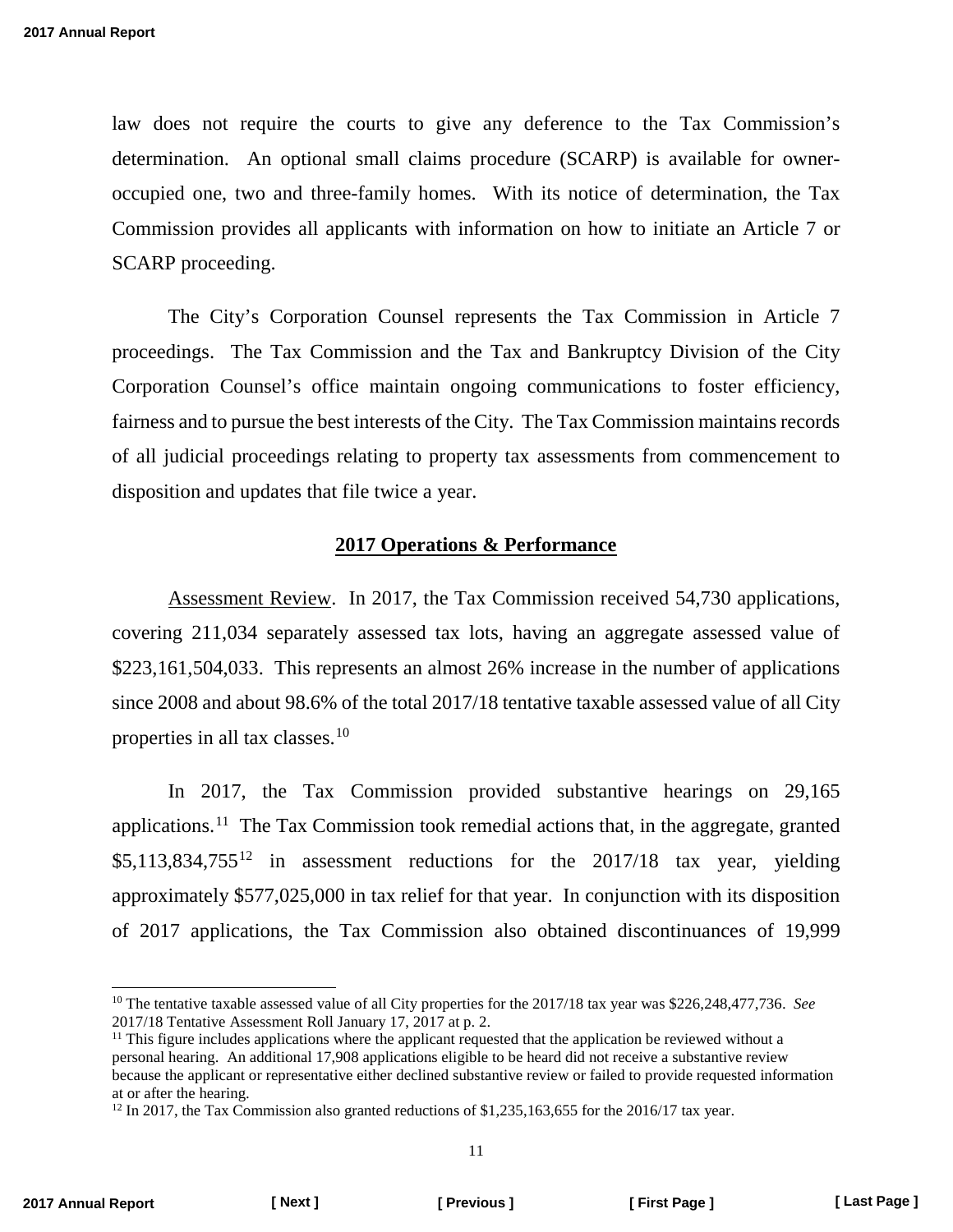pending Article 7 judicial review proceedings claiming errors in assessments for prior years.

In 2017, the City Corporation Counsel's Office settled approximately 676 Article 7 proceedings resulting in about \$709 million in assessment reductions. In recent years, the courts, after trial, have issued few judgments disposing of Article 7 proceedings. In 2017, there were only two Article 7 petitions taken to trial and decided by the courts, granting about \$5,400 in assessment reductions. The Tax Commission's administrative review has been, and continues to be, the most effective means of resolving pending judicial proceedings contesting billions of dollars in assessments.

In connection with performing its core function of ruling on annual applications for correction of assessment, the Tax Commission has to undertake substantial preparatory and support work including:

- Annually reviewing, updating and refining application forms along with associated instructions and informational summaries
- Outreach to the public and information sessions on the application process
- Intake of applications and stratified sorting of applications and accompanying documents
- Creating, maintaining and tracking case files and records, which are used throughout the office during the course of the review process
- Calendaring applications for hearing, which requires matching hearing officers' schedules with those of representatives, and grouping applications by various characteristics, including property type and representative
- Extensive data processing to ensure Tax Commission data on properties is current and correct and any determinations by the Tax Commission are properly reflected in the assessment roll
- Performing legal, appraisal and factual research and analyses
- Rendering determinations
- Generating and mailing disposition notices
- Communicating with the Department of Finance and the City Corporation Counsel's **Office**
- Auditing determinations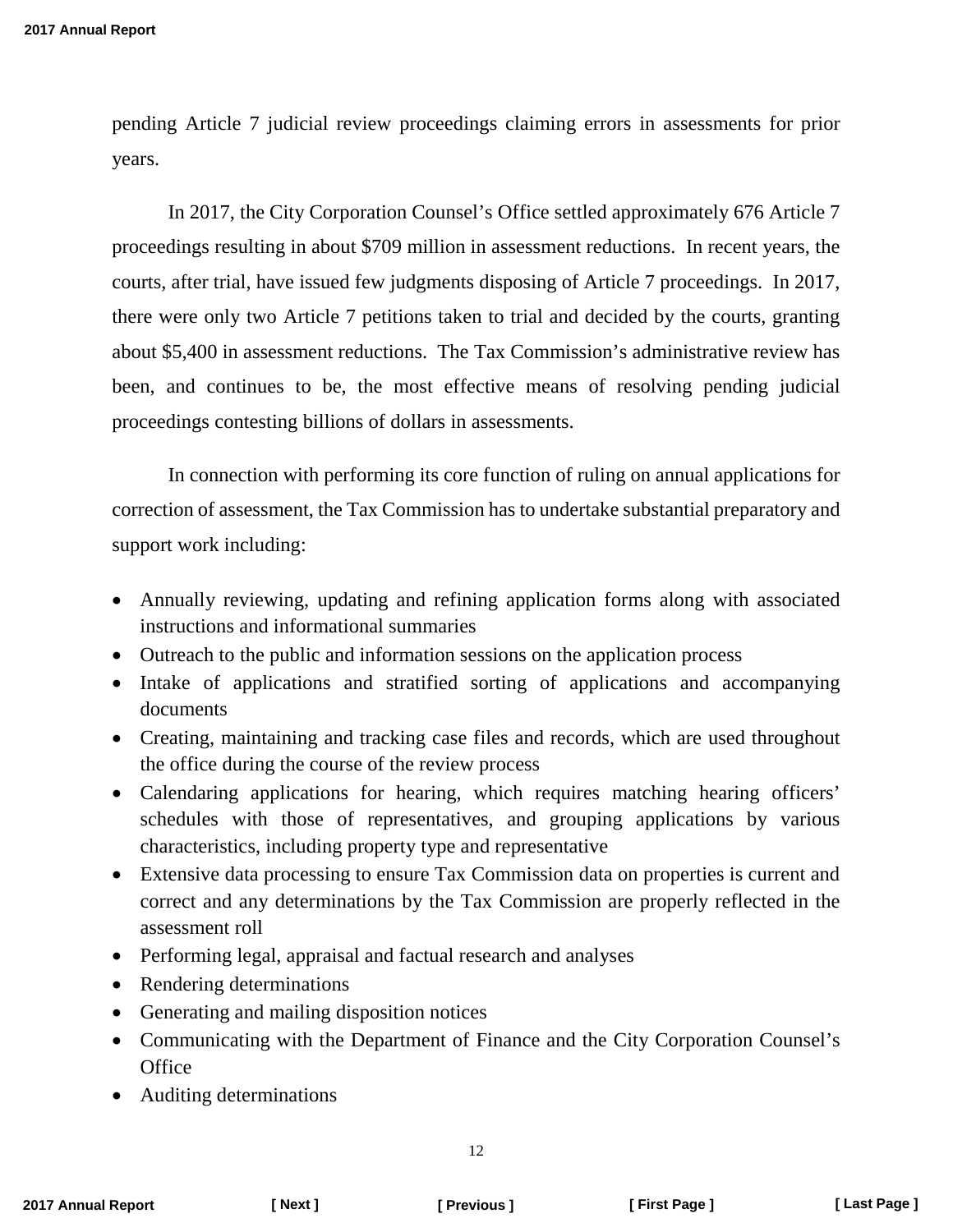- Compiling and analyzing performance statistics
- Removing discontinued petitions from the Tax Commission's systems
- Responding to inquiries throughout the year from property owners, representatives, elected officials and the public

Nonprofit Exemptions. The Department of Finance sends notices requesting renewal of property tax exemptions to not-for-profit organizations requiring them to provide updated information to establish continued eligibility for exemption. This can result in the Department of Finance reducing or removing an exemption. In 2017, the Tax Commission received 90 applications protesting the denial or reduction of nonprofit exemptions. These matters required additional outreach to those claiming exemption and extensive documentation of the exempt status of the organizations and use of the premises. Many of these organizations are not represented and do not have professional staff so the Tax Commission spends a considerable amount of time explaining the requirements for exemption and how to present the facts needed to prove their claim.

Personal Exemptions. The Department of Finance removed significant numbers of personal exemptions from properties in 2017. As a result, in 2017, the Tax Commission received 4,114 applications for review of denials of personal exemptions including STAR, Enhanced STAR, Senior Citizen, Disabled, Veteran and Clergy exemptions. This was an unprecedented eightfold increase over the number of such appeals received in 2016. Of the 4,114 applications received in 2017, 50 were for the 16/17 tax year, all of which were resolved. Of the 4,064 applications for the 17/18 tax year, 2,090 have been fully resolved. An additional 277 have been given an extended opportunity to provide additional information to the Tax Commission. Where the Department of Finance removed a personal exemption because the property owner did not file a renewal, and if the Tax Commission received sufficient information from the property owner, the Tax Commission sent those applications to the Department of Finance for initial review. If the Department of Finance grants the exemption following that review, the application to the Tax Commission will not require further consideration.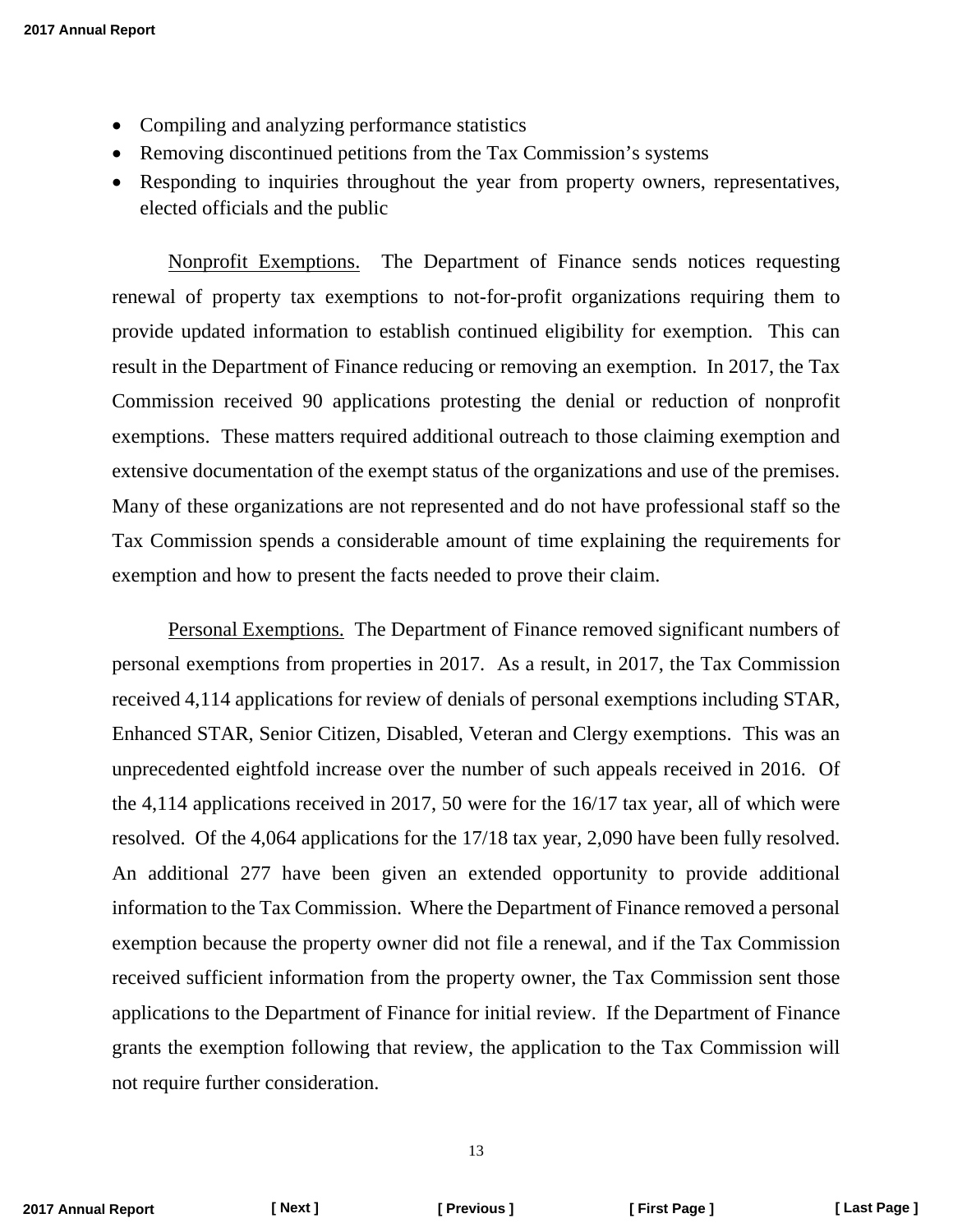<span id="page-16-0"></span>Recent local legislation retroactively raised the income thresholds for the Senior Citizen and Disabled Homeowners' Exemptions for the 17/18 tax year. That legislation also extended until mid-January 2018 the deadline for applying to the Department of Finance for those exemptions. The extended deadline correspondingly extended the deadline for filing appeals with the Tax Commission if the Department of Finance denies the exemption. As a result, the Tax Commission has received additional appeals for the 17/18 tax year and anticipates that more will be filed as the Department of Finance continues to process those applications.

FOIL. The Tax Commission receives hundreds of requests under the Freedom of Information Law each year. Some requests relate to individual properties; some requests are for large volumes of data to be provided in electronic form. We are advised by the City Corporation Counsel's Office that FOIL requires the Tax Commission to put data into a format requested if possible, even if it is not maintained by the Tax Commission in that format. Depending on the nature of the request, either Tax Commission IT staff must take time to compile the data requested and convert it into the desired format, or other staff must manually locate, review and make hard copies of requested material from the paper files. FOIL compliance requires adherence to statutory deadlines so that the necessary staff must be pulled from other tasks. FOIL does not permit full compensation for the time of staff or the cost of data processing done by agency staff; we only can charge \$0.25 per page for copying. In 2017, the Office of Administrative Tax Appeals received 214 FOIL requests, all of which were for Tax Commission documents.

### **Planned or Implemented Improvements or Modifications**

In 2017, the Tax Commission continued to expand its use of technology for information gathering including appropriate use of the Internet. Property sales prices, leasing activity, income and expense data and demographic information publicly available is used to aid in determining property values for specific properties and in establishing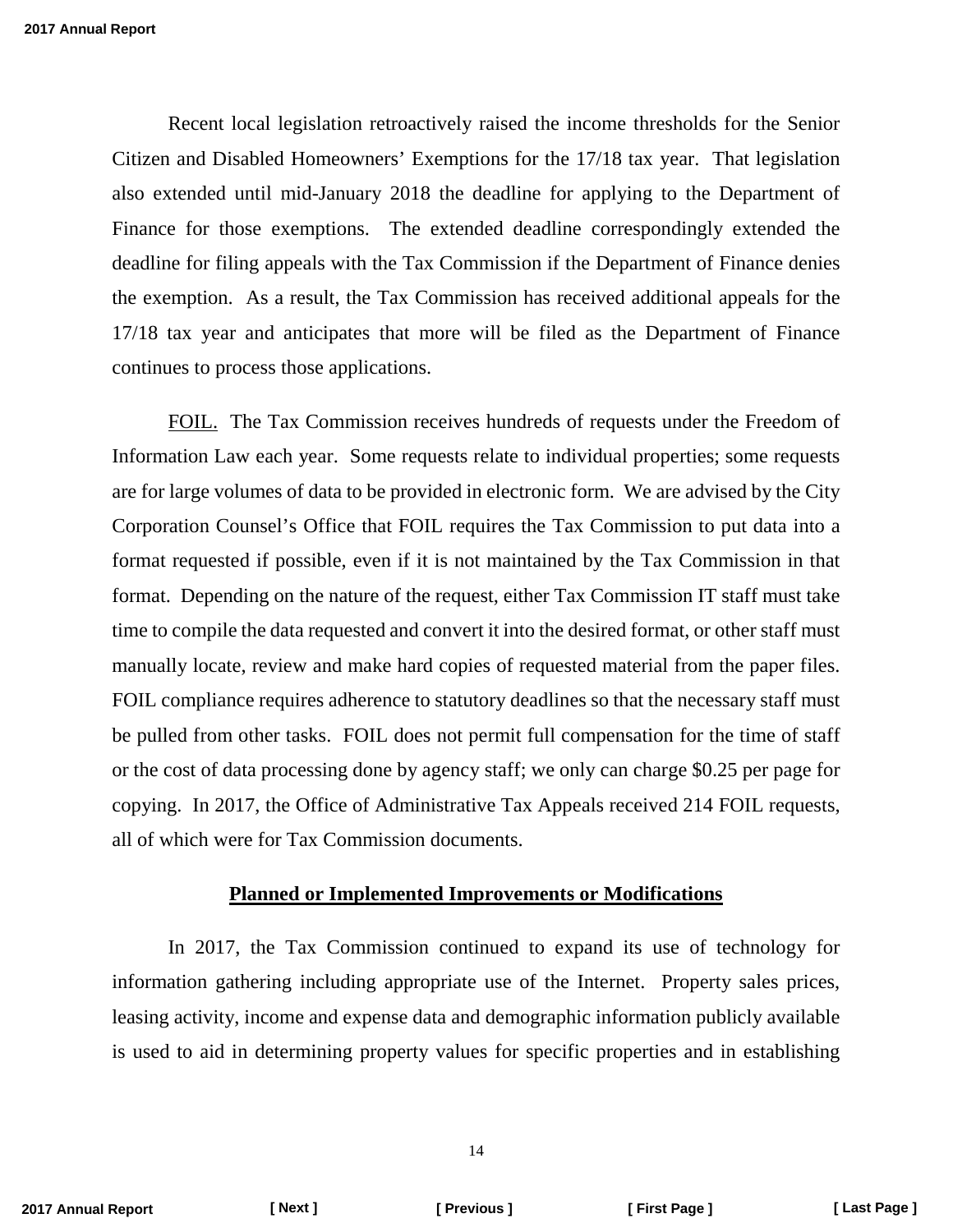internal guidelines.<sup>[13](#page-17-0)</sup> In addition, members of the Appraisal & Hearings Group continue to perform inspections and field visits to enhance their knowledge of neighborhoods and the use of specific properties.

The Tax Commission continued its emphasis on the efficient delivery of service to applicants in 2017 by:

- In cooperation with representatives, allowing additional time for representatives to screen their cases and decline hearings on those matters for which merits review is not requested. This resulted in fewer non-meritorious cases being scheduled and allowed the best use of hearing officers' time and attention.
- In response to requests by property owners' representatives, holding hearings on certain condominium properties earlier in the season so that determinations can be made and assessments corrected prior to the issuance of the first RPT bill. This reduced the substantial time and effort required of the Department of Finance, representatives and property owners in obtaining refunds for individual condominium unit owners.
- Continuing to work with various professional and industry organizations on the practices, procedures and policies employed in the annual assessment review process.
- Speaking at programs and events hosted by professional, industry and community organizations to explain the assessment review process.
- After the Department of Finance's mailing of the Notices of Property Value in January, joining with the Department of Finance at a series of outreach programs at which property owners can receive information, forms and guidance on filing applications for correction with the Tax Commission. Ten such sessions were held in February 2017, one daytime and one evening session in each borough. The Tax Commission provided materials on the application review process for distribution at other sessions.
- Joining with the Department of Finance in a briefing session for City Council staff members to assist them in answering constituents' questions about their Notice of Property Value and the opportunity to appeal to the Tax Commission.

<span id="page-17-0"></span><sup>&</sup>lt;sup>13</sup> Guidelines published by the Department of Finance also are considered.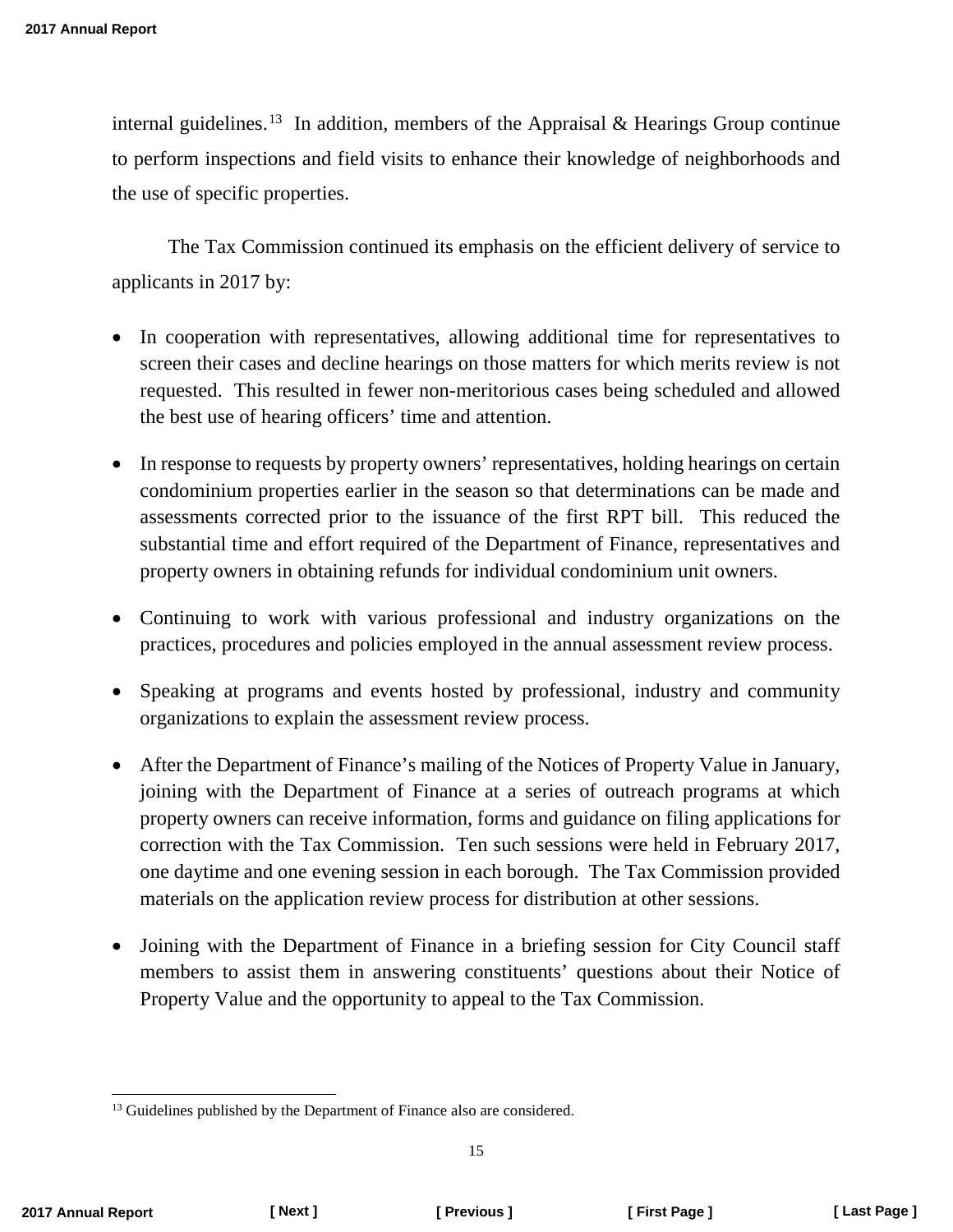- Joining with the Department of Finance in two briefing sessions for staff of the City's 3-1-1 telephone system to enable them to directly answer basic inquiries, which will give callers information more quickly and allow Tax Commission staff to focus on answering more complex questions on the assessment review process.
- Including on the Tax Commission website a tool allowing users to translate much of the posted information into over 90 languages.
- Providing the opportunity for taxpayers to have hearings in the Bronx, Brooklyn, Queens and Staten Island borough offices of the Tax Commission located within the Department of Finance's Property Division offices. All applicants appearing on their own behalf can opt for an in-person hearing in the borough where they live, where the subject property is located or in another borough convenient for them. Applicants and representatives also can request that a hearing be held at the Tax Commission's offices in Manhattan.
- Conducting a three-hour program on January 26, 2017 on policies and practices for representatives who regularly appear at the Tax Commission to inform them about the agency's rules of practice, changes introduced in 2017, the agency's requirements of professional conduct and integrity, and other information to help them avoid common mistakes that prevent their clients' applications from being considered on the merits. Over 167 people attended the briefing, including representatives filing most of the applications received in 2017.

In 2018, Tax Commission plans include:

- Improving the effectiveness of outreach and information briefings for taxpayers and staff of public officials interested in learning more about the assessment system and protest process and to provide additional information for those coming before the Tax Commission.
- Continuing to review the Tax Commission's forms and instructions to minimize filing errors and to simplify filings, particularly for self-represented applicants.
- Continuing to improve the quality and the efficiency of the annual assessment review hearings and determinations; expand quality control procedures to protect against potential corruption and ensure consistency and accuracy of determinations; and increase transparency in the assessment review process.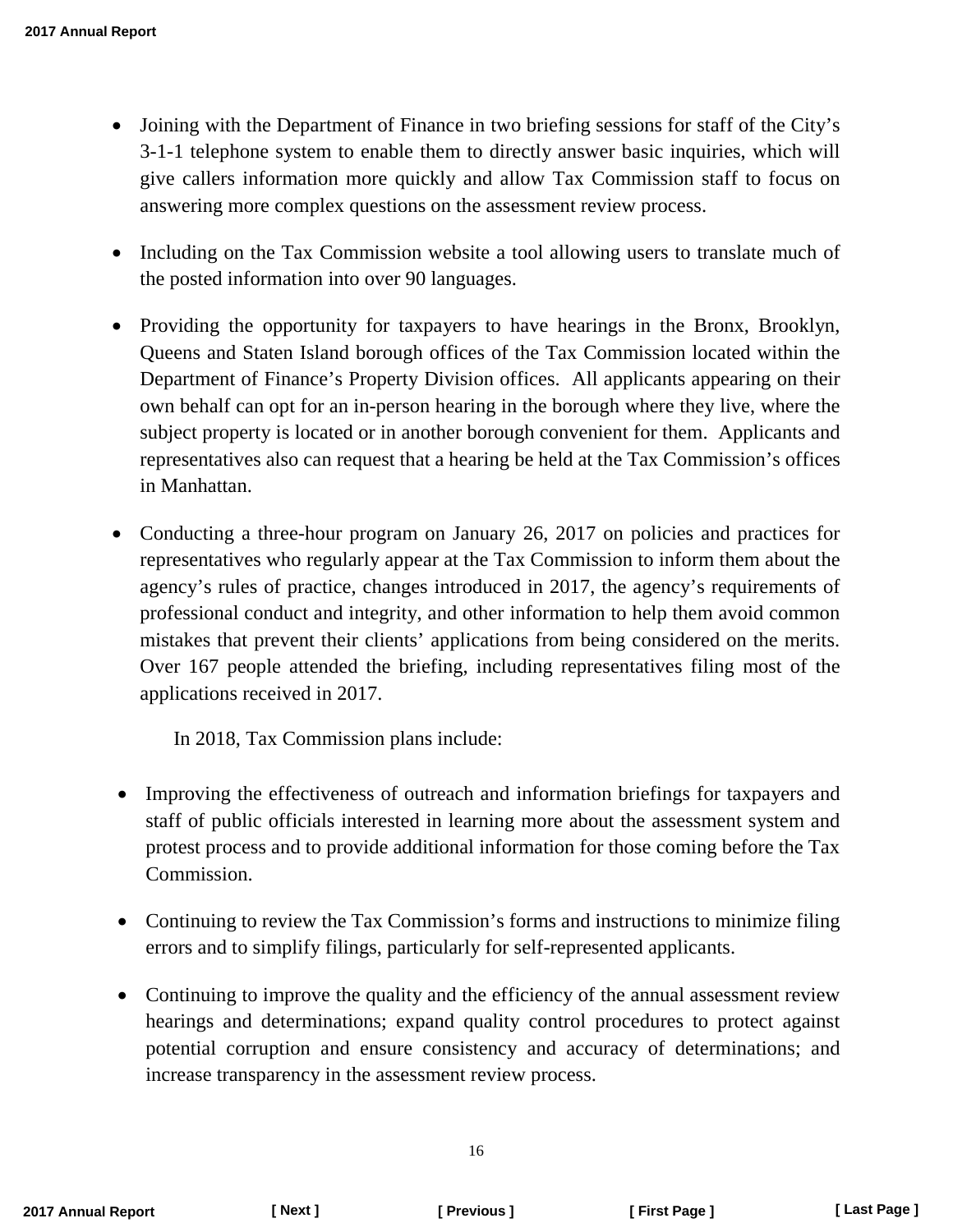- Working with the Department of Finance to identify issues in the assessment and exemption application process with a view toward achieving the correct assessment and exemption without the need for Tax Commission review.
- Continuing to participate in the development of the Department of Finance's computerized property tax system (PTS), which is expected to come on line in 2018 and will replace the current Tax Commission computer systems, which are integrated with those of the Department of Finance.
- Applying the resources available to maximize the number of determinations implemented prior to publication of the final assessment roll including early hearings for certain condominium properties.
- Expanding the information gathering efforts of the Appraisal & Hearings Group to ensure the most current and reliable information is available to value properties.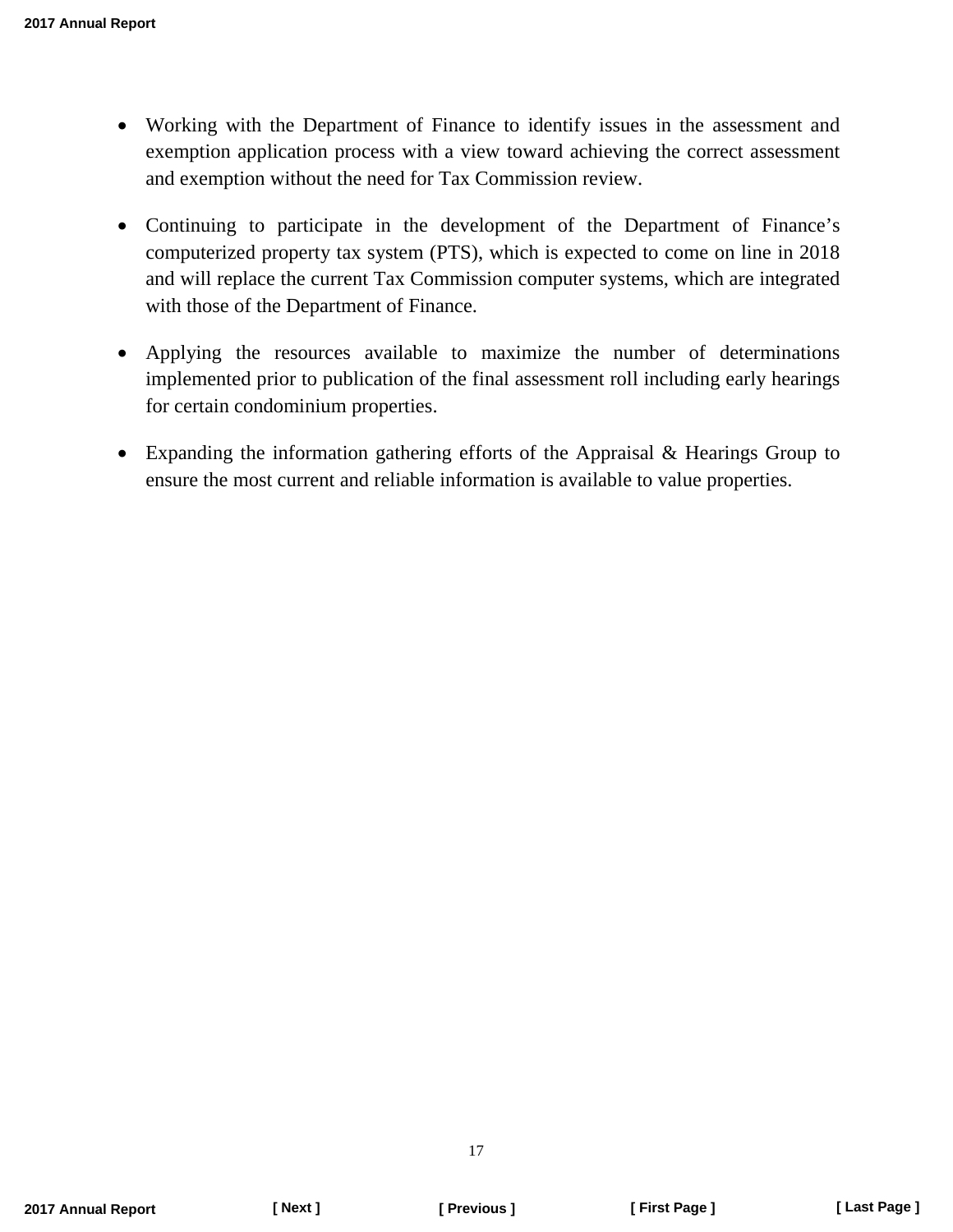# **THE TAX COMMISSION OF THE CITY OF NEW YORK 2017**

<span id="page-20-0"></span>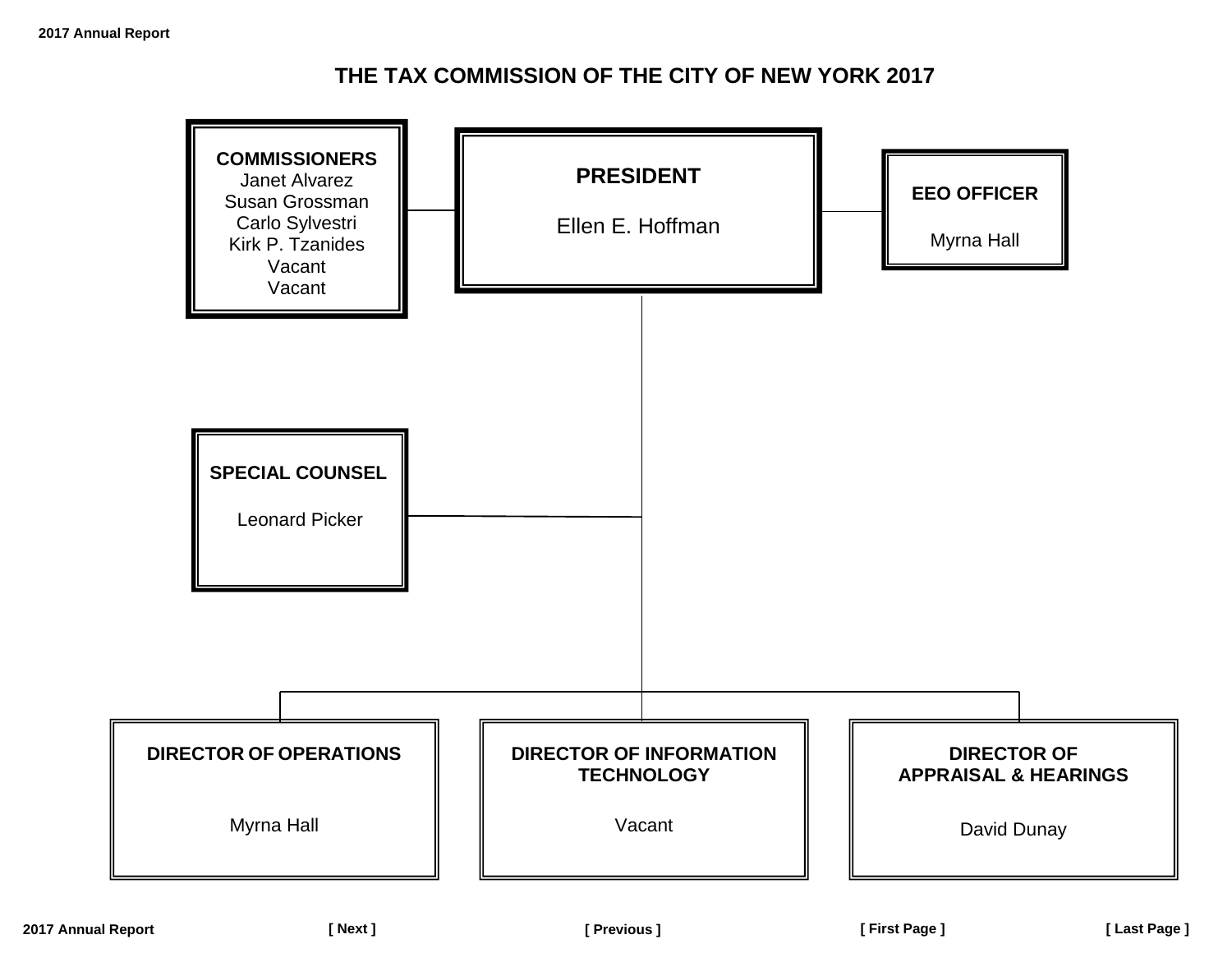# **2017 ASSESSMENT APPEALS AND OUTCOMES BY TAX CLASS**

<span id="page-21-0"></span>

|                                                      | <b>APPEALS</b>                 |         |                                            |                    |       | <b>CURRENT YEAR</b><br><b>OFFERS RECEIVED</b> |                           | <b>CURRENT YEAR</b><br><b>OFFERS ACCEPTED</b> |       |        |                                |               |                                             |  |                                        |  |  |                                                           |
|------------------------------------------------------|--------------------------------|---------|--------------------------------------------|--------------------|-------|-----------------------------------------------|---------------------------|-----------------------------------------------|-------|--------|--------------------------------|---------------|---------------------------------------------|--|----------------------------------------|--|--|-----------------------------------------------------------|
| <b>REAL</b><br><b>PROPERTY</b><br><b>DESIGNATION</b> | <b>APPLICATIONS   TAX LOTS</b> |         | <b>COLLECTIVE AMOUNT</b><br>OF ASSESSMENTS |                    |       |                                               |                           |                                               |       |        | <b>APPLICATIONS   TAX LOTS</b> |               | <b>COLLECTIVE</b><br><b>AMOUNT OF OFFER</b> |  | <b>APPLICATIONS</b><br><b>TAX LOTS</b> |  |  | <b>COLLECTIVE</b><br><b>AMOUNT OF</b><br><b>REDUCTION</b> |
| <b>TAX CLASS 1</b>                                   | 1,802                          | 3,508   | \$                                         | 179,835,194        | 158   | 176                                           | \$                        | 1,183,878                                     | 145   | 163    | \$                             | 1,104,889     |                                             |  |                                        |  |  |                                                           |
| <b>TAX CLASS 2</b>                                   | 27,088                         | 168,099 | $\sqrt[6]{\frac{1}{2}}$                    | 94,120,192,016     | 4,056 | 41,434                                        | $\boldsymbol{\mathsf{S}}$ | 1,929,660,966                                 | 3,595 | 37,856 | \$                             | 1,761,043,495 |                                             |  |                                        |  |  |                                                           |
| <b>TAX CLASS 3</b>                                   | 102                            | 102     | \$                                         | 3,354,465,642      | 5     | 5                                             | \$                        | 30,232,222                                    | 5     | 5      | \$                             | 30,232,222    |                                             |  |                                        |  |  |                                                           |
| <b>TAX CLASS 4</b>                                   | 25,738                         | 39,325  | $\boldsymbol{\mathsf{S}}$                  | 125,507,011,181    | 5,409 | 8,181                                         | \$                        | 3,734,372,086                                 | 4,663 | 7,213  | \$                             | 3,321,454,149 |                                             |  |                                        |  |  |                                                           |
| <b>TOTAL</b>                                         | 54,730                         | 211,034 | \$                                         | 223, 161, 504, 033 | 9,628 | 49,796                                        | \$                        | 5,695,449,152                                 | 8,408 | 45,237 | $\boldsymbol{\mathsf{s}}$      | 5,113,834,755 |                                             |  |                                        |  |  |                                                           |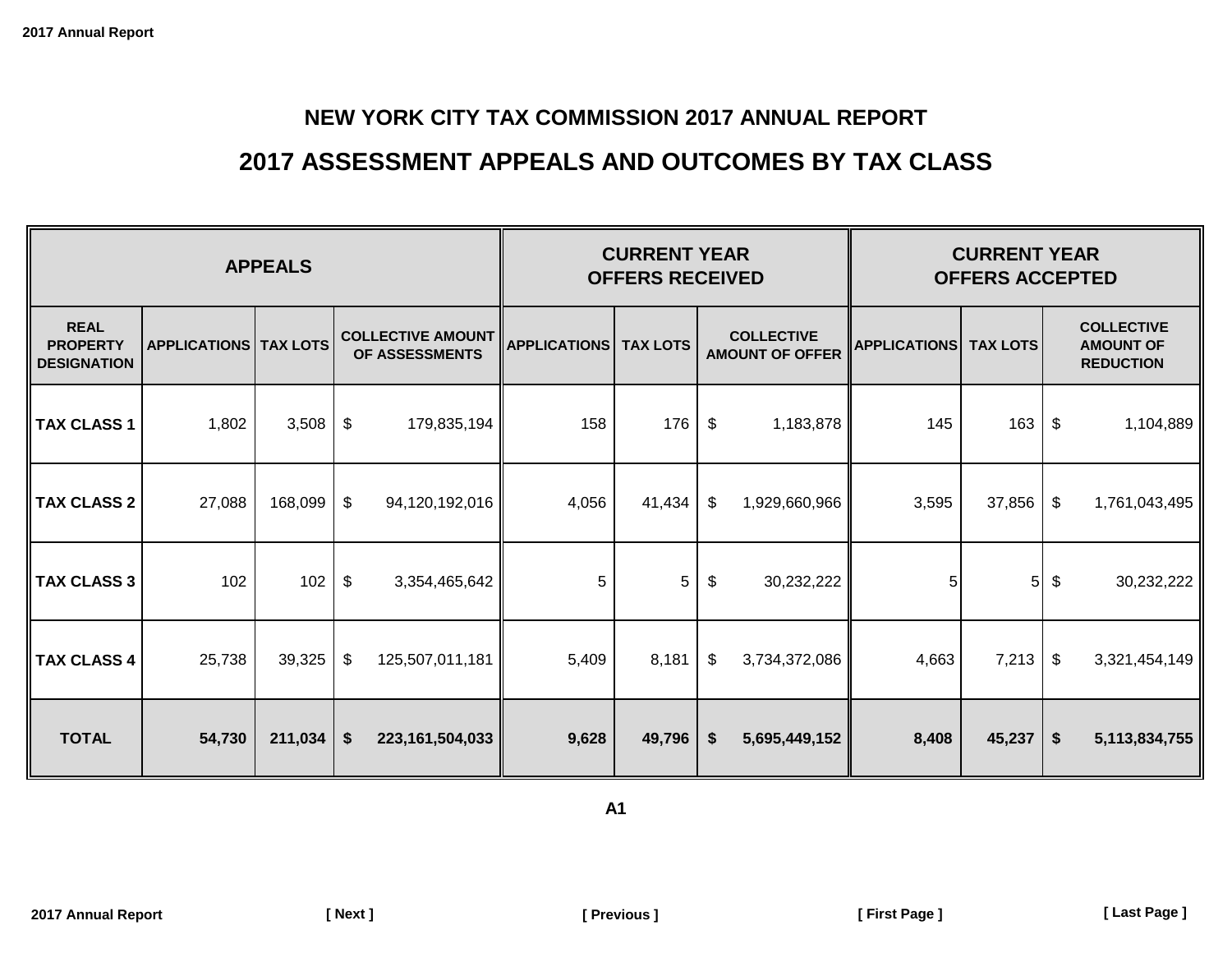# **REMEDIAL ACTIONS BY TAX COMMISSION ON APPLICATIONS IN 2017 FOR 2016 ASSESSMENTS**

<span id="page-22-0"></span>

|                     | <b>OFFERS TO REDUCE</b><br><b>2016 ASSESSMENTS</b>                             |                                                                                       |                     | <b>ACCEPTED OFFERS TO REDUCE</b><br><b>2016 ASSESSMENTS</b>                              |                                                                                                |
|---------------------|--------------------------------------------------------------------------------|---------------------------------------------------------------------------------------|---------------------|------------------------------------------------------------------------------------------|------------------------------------------------------------------------------------------------|
| <b>APPLICATIONS</b> | <b>COLLECTIVE</b><br><b>AMOUNT OF</b><br><b>ASSESSMENTS AT</b><br><b>ISSUE</b> | <b>COLLECTIVE</b><br><b>AMOUNT OF</b><br><b>ASSESSMENT</b><br><b>REDUCTION OFFERS</b> | <b>APPLICATIONS</b> | <b>COLLECTIVE</b><br><b>AMOUNT OF</b><br><b>ASSESSMENTS</b><br><b>NO LONGER AT ISSUE</b> | <b>COLLECTIVE</b><br><b>AMOUNT OF</b><br><b>ACCEPTED ASSESSMENT</b><br><b>REDUCTION OFFERS</b> |
| 2,537               | 17,377,685,980<br>\$                                                           | 1,367,755,645<br>\$                                                                   | 2,279               | \$16,056,732,559                                                                         | $\mathfrak{S}$<br>1,235,163,655                                                                |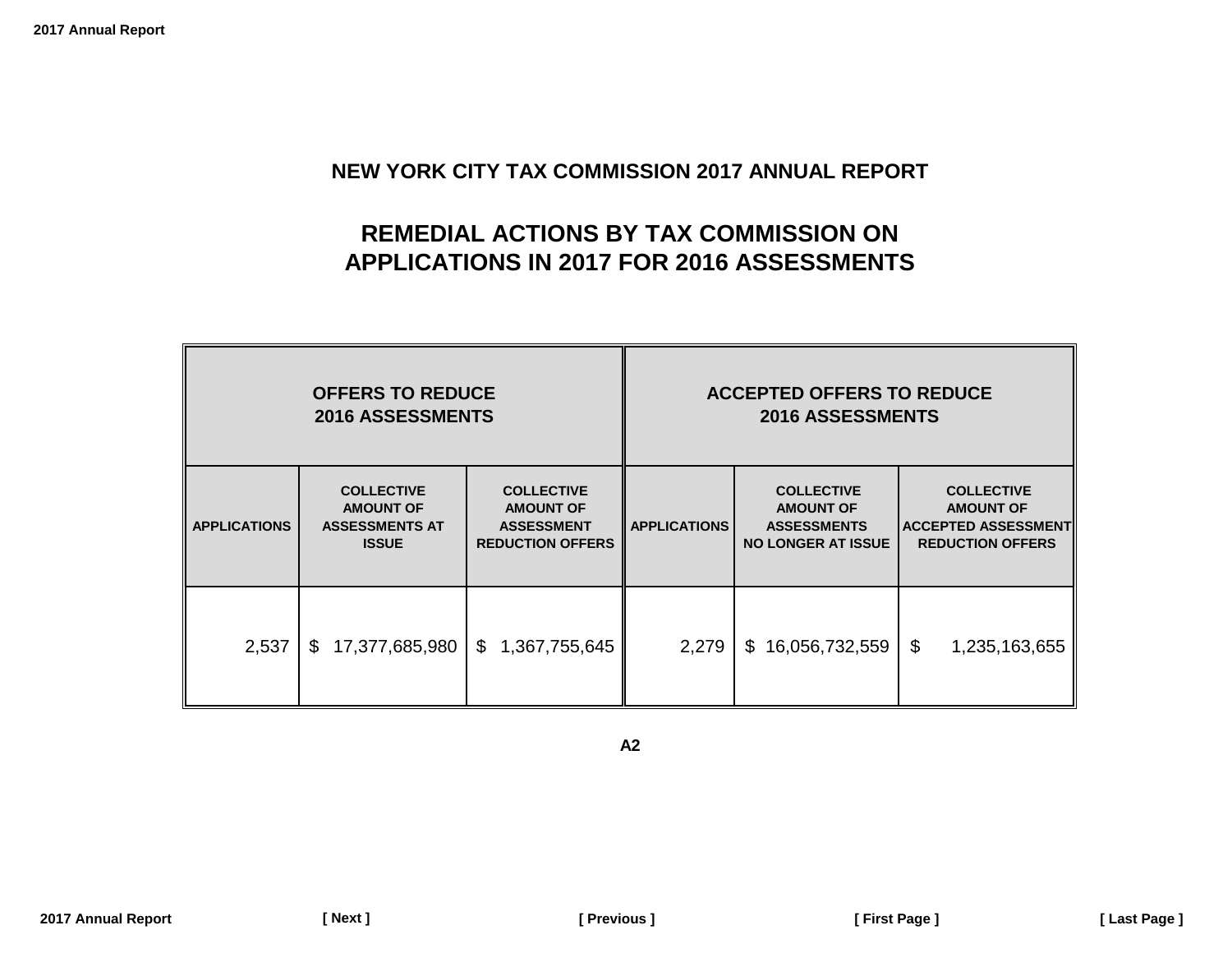# **2017 PRO SE ASSESSMENT APPEALS AND OUTCOMES BY TAX CLASS**

<span id="page-23-0"></span>

|                                                      |                                                                                                                                                       | <b>CURRENT YEAR</b><br><b>OFFERS RECEIVED</b> |                                           |     | <b>CURRENT YEAR</b><br><b>OFFERS ACCEPTED</b> |               |                                                           |     |     |    |            |
|------------------------------------------------------|-------------------------------------------------------------------------------------------------------------------------------------------------------|-----------------------------------------------|-------------------------------------------|-----|-----------------------------------------------|---------------|-----------------------------------------------------------|-----|-----|----|------------|
| <b>REAL</b><br><b>PROPERTY</b><br><b>DESIGNATION</b> | <b>COLLECTIVE AMOUNT</b><br><b>COLLECTIVE AMOUNT </b><br><b>APPLICATIONS TAX LOTS</b><br><b>APPLICATIONS   TAX LOTS</b><br>OF ASSESSMENTS<br>OF OFFER |                                               |                                           |     | <b>APPLICATIONS</b><br><b>TAX LOTS</b>        |               | <b>COLLECTIVE</b><br><b>AMOUNT OF</b><br><b>REDUCTION</b> |     |     |    |            |
| <b>TAX CLASS 1</b>                                   | 642                                                                                                                                                   | 654                                           | \$<br>31,036,195                          | 103 | 104                                           | \$            | 337,606                                                   | 96  | 97  | \$ | 309,790    |
| <b>TAX CLASS 2</b>                                   | 270                                                                                                                                                   | 346                                           | 119,463,033<br>\$                         | 55  | 100                                           | \$            | 3,949,599                                                 | 49  | 94  | \$ | 3,771,059  |
| <b>TAX CLASS 4</b>                                   | 352                                                                                                                                                   | 399                                           | $\boldsymbol{\mathsf{\$}}$<br>278,055,756 | 103 | 117                                           | $\frac{1}{2}$ | 23,684,773                                                | 90  | 104 | \$ | 22,117,419 |
| <b>TOTAL</b>                                         | 1,264                                                                                                                                                 | 1,399                                         | \$<br>428,554,984                         | 261 | 321                                           | \$            | 27,971,978                                                | 235 | 295 | \$ | 26,198,268 |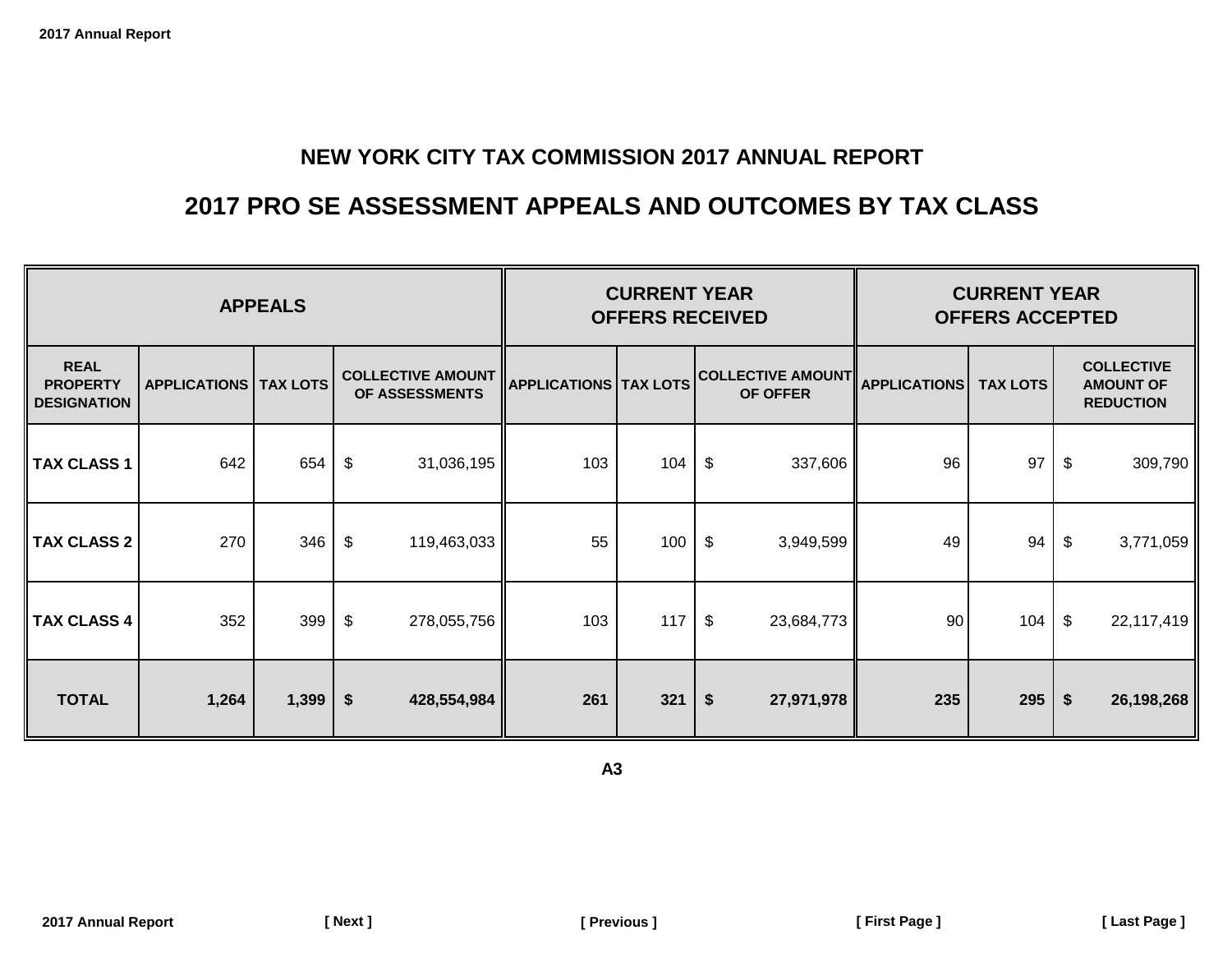# **2017 ASSESSMENT APPEALS AND OUTCOMES - BY PROPERTY TYPE**

<span id="page-24-0"></span>

| <b>APPEALS</b>                             |                     |                 |                                            |                   |                     | <b>CURRENT YEAR</b><br><b>OFFERS RECEIVED</b> |                           | <b>CURRENT YEAR</b><br><b>OFFERS ACCEPTED</b> |                                |                |                           |                                                           |
|--------------------------------------------|---------------------|-----------------|--------------------------------------------|-------------------|---------------------|-----------------------------------------------|---------------------------|-----------------------------------------------|--------------------------------|----------------|---------------------------|-----------------------------------------------------------|
| <b>REAL PROPERTY</b><br><b>DESIGNATION</b> | <b>APPLICATIONS</b> | <b>TAX LOTS</b> | <b>COLLECTIVE AMOUNT</b><br>OF ASSESSMENTS |                   | <b>APPLICATIONS</b> | <b>TAX LOTS</b>                               |                           | <b>COLLECTIVE</b><br><b>AMOUNT OF OFFER</b>   | <b>APPLICATIONS   TAX LOTS</b> |                |                           | <b>COLLECTIVE</b><br><b>AMOUNT OF</b><br><b>REDUCTION</b> |
| <b>TAX CLASS 1</b>                         | 1,802               | 3,508           | \$                                         | 179,835,194       | 158                 | 176                                           | \$                        | 1,183,878                                     | 145                            | 163            | \$                        | 1,104,889                                                 |
| <b>CONDOMINIUMS</b>                        | 75                  | 1,783           | \$                                         | 33,532,227        | 20                  | 38                                            | \$                        | 173,659                                       | 18                             | 36             | \$                        | 170,035                                                   |
| 1,2 & 3 FAMILY                             | 1,351               | 1,350           | $\boldsymbol{\mathsf{S}}$                  | 112,528,410       | 128                 | 128                                           | \$                        | 928,714                                       | 117                            | 117            | \$                        | 853,349                                                   |
| <b>VACANT LAND</b>                         | 170                 | 170             | $\boldsymbol{\mathsf{S}}$                  | 10,439,175        | 5                   | 5                                             | $\boldsymbol{\mathsf{S}}$ | 25,696                                        | 5                              | 5              | $\mathcal{S}$             | 25,696                                                    |
| <b>OTHER</b>                               | 206                 | 205             | \$                                         | 23,335,382        | 5                   | 5                                             | \$                        | 55,809                                        | 5                              | 5              | \$                        | 55,809                                                    |
| <b>TAX CLASS 2</b>                         | 27,088              | 168,099         | \$                                         | 94,120,192,016    | 4,056               | 41,434                                        |                           | \$1,929,660,966                               | 3,595                          | 37,856         | \$                        | 1,761,043,495                                             |
| <b>CONDOMINIUMS</b>                        | 2,474               | 143,532         | \$                                         | 24,291,910,479    | 631                 | 38,009                                        | \$                        | 677,729,876                                   | 530                            | 34,791         | \$                        | 609,436,801                                               |
| 2-10 FAMILY                                | 4,614               | 4,608           | \$                                         | 1,930,313,142     | 367                 | 367                                           | \$                        | 21,411,012                                    | 342                            | 342            | \$                        | 19,281,000                                                |
| <b>COOPERATIVES</b>                        | 4,126               | 4,122           | \$                                         | 25,668,041,159    | 854                 | 854                                           | $\boldsymbol{\mathsf{S}}$ | 507,300,546                                   | 775                            | 775            | \$                        | 480,684,437                                               |
| <b>RENTAL APTS</b>                         | 15,874              | 15,837          | \$                                         | 42,229,927,236    | 2,204               | 2,204                                         | \$                        | 723,219,532                                   | 1,948                          | 1,948          | \$                        | 651,641,257                                               |
| <b>TAX CLASS 3</b>                         | 102                 | 102             | \$                                         | 3,354,465,642     | 5                   | 5                                             | $\boldsymbol{\hat{z}}$    | 30,232,222                                    | 5                              | 5 <sup>1</sup> | \$                        | 30,232,222                                                |
| UTILITY PROPERTY                           | 102                 | 102             | $\boldsymbol{\mathsf{S}}$                  | 3,354,465,642     | 5                   | 5                                             | $\boldsymbol{\theta}$     | 30,232,222                                    | 5                              | 5 <sub>l</sub> |                           | 30,232,222                                                |
| <b>TAX CLASS 4</b>                         | 25,738              | 39,325          | \$                                         | 125,507,011,181   | 5,409               | 8,181                                         |                           | \$3,734,372,086                               | 4,663                          | 7,213          |                           | \$3,321,454,149                                           |
| <b>CONDOMINIUMS</b>                        | 2,677               | 16,503          | \$                                         | 22,301,308,323    | 663                 | 3,435                                         | \$                        | 743,475,110                                   | 539                            | 3,089          | \$                        | 630,320,679                                               |
| OFFICES/LOFTS                              | 3,969               | 3,939           | \$                                         | 64,780,169,625    | 870                 | 870                                           | $\mathfrak{S}$            | ,681,996,023                                  | 744                            | 744            | \$                        | ,527,552,798                                              |
| <b>STORES</b>                              | 8,478               | 8,357           | $\mathfrak{S}$                             | 14,430,812,241    | 1,966               | 1,966                                         | $\boldsymbol{\mathsf{S}}$ | 629,344,009                                   | 1,702                          | 1,702          | $\boldsymbol{\mathsf{S}}$ | 559,111,383                                               |
| <b>INDUSTRIAL</b>                          | 3,923               | 3,900           | \$                                         | 4,461,366,356     | 914                 | 914                                           | $\boldsymbol{\mathsf{S}}$ | 99,578,109                                    | 805                            | 805            | \$                        | 89,793,330                                                |
| <b>HOTELS</b>                              | 755                 | 748             | $\boldsymbol{\mathsf{S}}$                  | 10,301,224,876    | 167                 | 167                                           | $\boldsymbol{\theta}$     | 377,995,014                                   | 145                            | 145            | \$                        | 351,575,514                                               |
| <b>VACANT LAND</b>                         | 1,123               | 1,112           | $\boldsymbol{\mathsf{S}}$                  | 885,817,457       | 117                 | 117                                           | $\boldsymbol{\mathsf{S}}$ | 15,695,556                                    | 103                            | 103            | $\boldsymbol{\mathsf{S}}$ | 11,038,024                                                |
| UTILITY PROPERTY                           | 174                 | 174             | \$                                         | 2,170,208,483     | 35                  | 35                                            | $\boldsymbol{\theta}$     | 19,976,874                                    | 20                             | 20             | \$                        | 9,204,900                                                 |
| <b>OTHER</b>                               | 4,639               | 4,592           | $\mathfrak{S}$                             | 6,176,103,820     | 677                 | 677                                           | $\mathcal{L}$             | 166,311,391                                   | 605                            | 605            | \$                        | 142,857,521                                               |
| <b>TOTAL</b>                               | 54,730              | 211,034         |                                            | \$223,161,504,033 | 9,628               | 49,796                                        |                           | \$5,695,449,152                               | 8,408                          | 45,237         |                           | \$5,113,834,755                                           |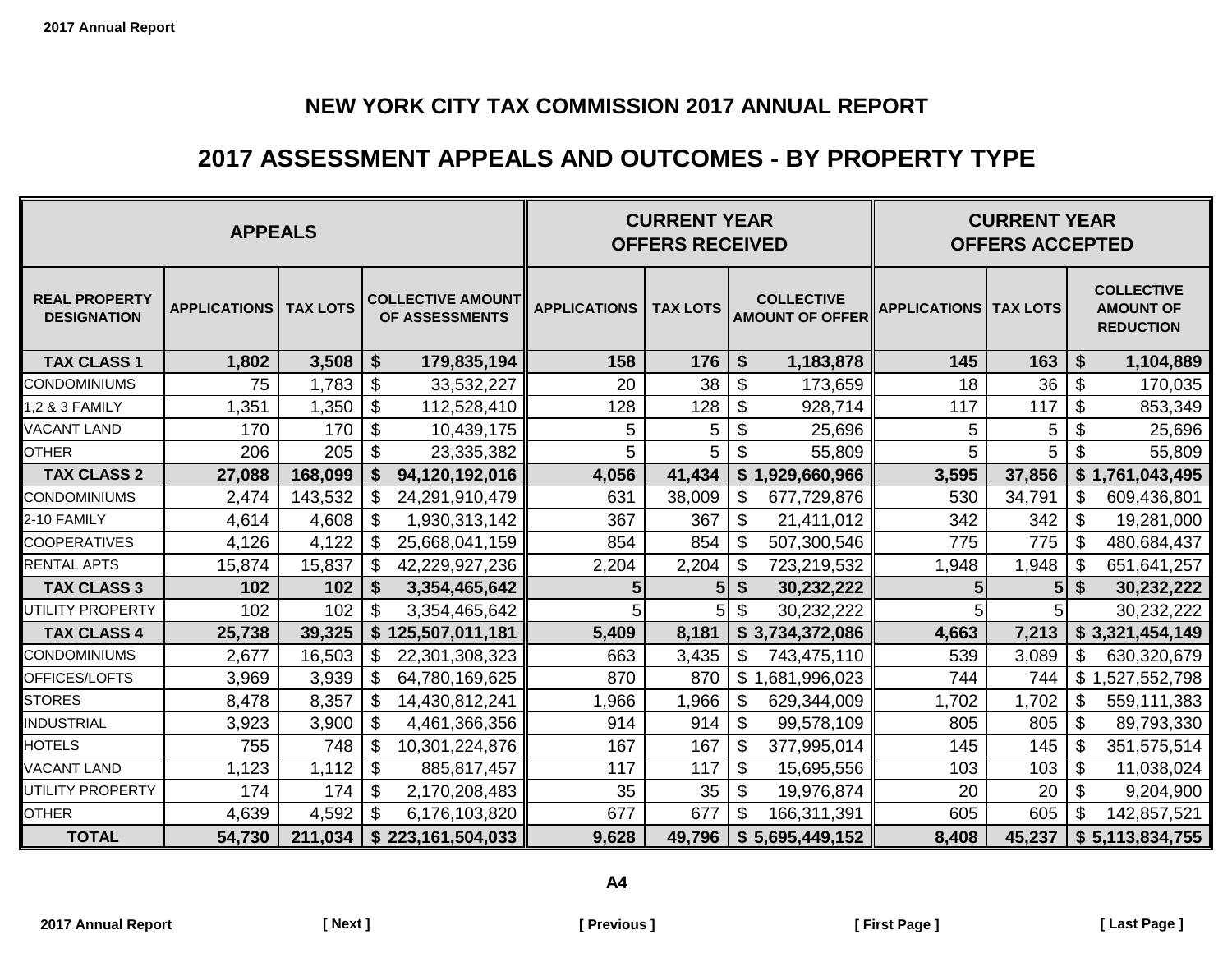### **2017 ASSESSMENT APPEALS AND OUTCOMES – BY REDUCTION % RANGE**

<span id="page-25-0"></span>

|                         | <b>CURRENT YEAR OFFERS RECEIVED</b> | <b>CURRENT YEAR OFFERS ACCEPTED</b> |                           |                                      |                     |                 |                            |                                          |  |
|-------------------------|-------------------------------------|-------------------------------------|---------------------------|--------------------------------------|---------------------|-----------------|----------------------------|------------------------------------------|--|
| <b>RANGE OF OFFER %</b> | <b>APPLICATIONS</b>                 | <b>TAX LOTS</b>                     |                           | <b>COLLECTIVE AMOUNT</b><br>OF OFFER | <b>APPLICATIONS</b> | <b>TAX LOTS</b> |                            | <b>COLLECTIVE AMOUNT</b><br>OF REDUCTION |  |
| <b>UNDER 10%</b>        | 5,384                               | 32,224                              | $\boldsymbol{\mathsf{S}}$ | 2,724,042,173                        | 4,545               | 28,946          | $\boldsymbol{\mathsf{\$}}$ | 2,383,373,051                            |  |
| 10% - UNDER 20%         | 2,921                               | 14,437                              | \$                        | 1,994,825,748                        | 2,644               | 13,368          | $\mathfrak{S}$             | 1,833,597,034                            |  |
| 20% - UNDER 30%         | 888                                 | 2,341                               | $\boldsymbol{\mathsf{S}}$ | 524, 135, 276                        | 809                 | 2,156           | $\boldsymbol{\mathsf{S}}$  | 472,740,280                              |  |
| 30% - Above             | 435                                 | 794                                 | $\boldsymbol{\mathsf{S}}$ | 452,445,955                          | 410                 | 767             | $\boldsymbol{\mathsf{S}}$  | 424,124,390                              |  |
| <b>TOTAL</b>            | 9,628                               | 49,796                              | \$                        | 5,695,449,152                        | 8,408               | 45,237          | \$                         | 5,113,834,755                            |  |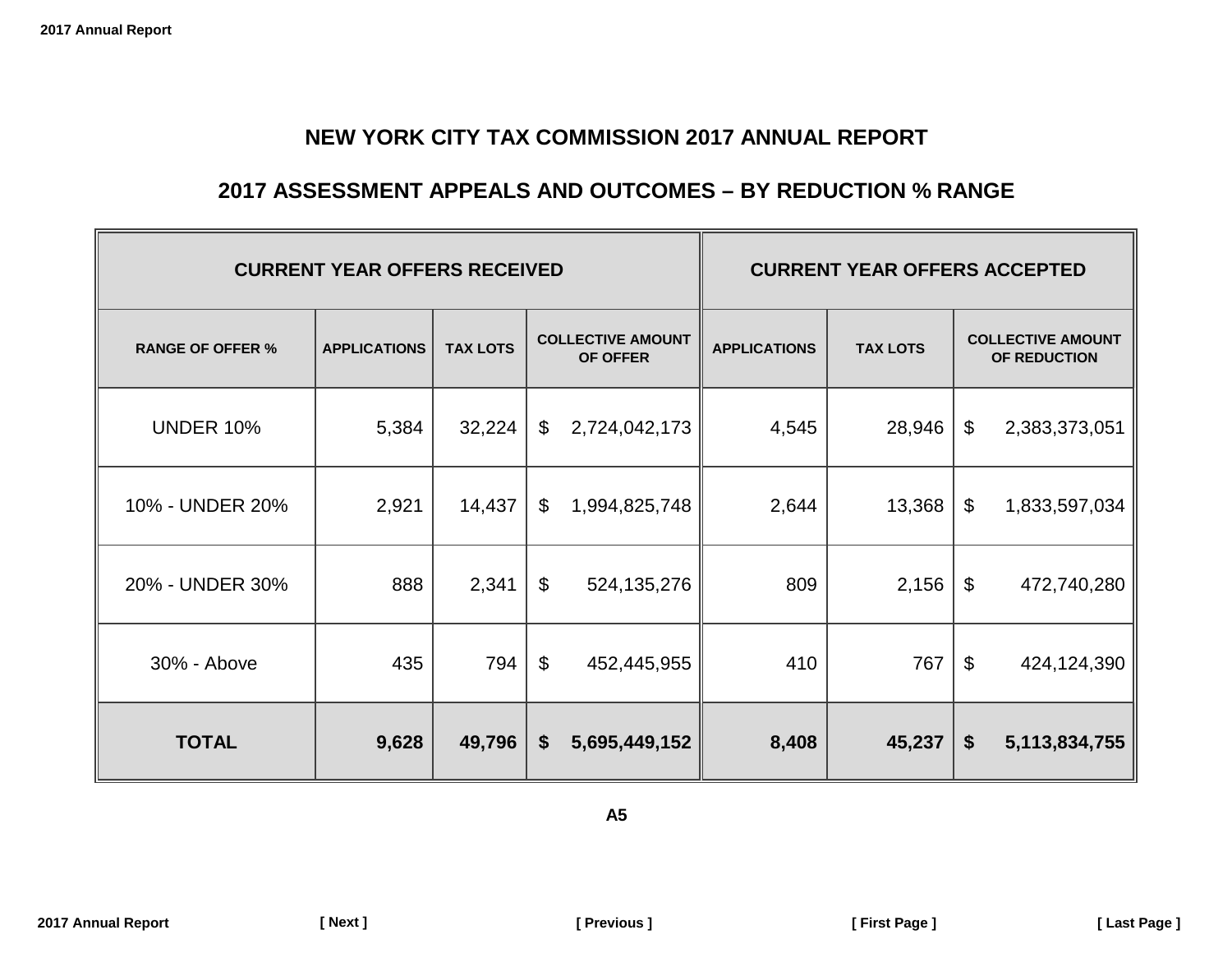# **2017 ASSESSMENT APPEALS AND OUTCOMES - BY BOROUGH**

<span id="page-26-0"></span>

|                                |                     | <b>CURRENT YEAR</b><br><b>OFFERS RECEIVED</b> |                                            | <b>CURRENT YEAR</b><br><b>OFFERS ACCEPTED</b> |             |  |                                             |                     |                 |    |                                                           |
|--------------------------------|---------------------|-----------------------------------------------|--------------------------------------------|-----------------------------------------------|-------------|--|---------------------------------------------|---------------------|-----------------|----|-----------------------------------------------------------|
| <b>BOROUGH</b>                 | <b>APPLICATIONS</b> | <b>TAX LOTS</b>                               | <b>COLLECTIVE AMOUNT</b><br>OF ASSESSMENTS | <b>APPLICATIONS   TAX LOTS</b>                |             |  | <b>COLLECTIVE</b><br><b>AMOUNT OF OFFER</b> | <b>APPLICATIONS</b> | <b>TAX LOTS</b> |    | <b>COLLECTIVE</b><br><b>AMOUNT OF</b><br><b>REDUCTION</b> |
| <b>BRONX</b>                   | 6,723               | $20,242$ \$                                   | 8,762,187,027                              | 845                                           | 863 \$      |  | 234,081,132                                 | 715                 | 731             | \$ | 204,332,080                                               |
| <b>BROOKLYN</b>                | 13,530              | $33,882$ \$                                   | 18,878,806,114                             | 2,085                                         | $4,708$ \$  |  | 481,678,286                                 | 1,820               | $3,702$ \$      |    | 424,931,897                                               |
| <b>MANHATTAN</b>               | 21,761              | $124,223$ \$                                  | 173,464,282,835                            | 4,374                                         | $39,270$ \$ |  | 4,524,644,979                               | 3,829               | $36,181$ \$     |    | 4,096,655,347                                             |
| <b>QUEENS</b>                  | 10,987              | $29,309$ \$                                   | 19,894,920,182                             | 2,075                                         | $4,513$ \$  |  | 411,338,716                                 | 1,827               | $4,213$ \$      |    | 359,536,399                                               |
| <b>STATEN</b><br><b>ISLAND</b> | 1,729               | $3,378$ \$                                    | 2,161,307,875                              | 249                                           | $442 \,$ \$ |  | 43,706,039                                  | 217                 | $410$ \$        |    | 28,379,032                                                |
| <b>TOTAL</b>                   | 54,730              | $211,034$ \$                                  | 223, 161, 504, 033                         | 9,628                                         | $49,796$ \$ |  | 5,695,449,152                               | 8,408               | $45,237$ \$     |    | 5,113,834,755                                             |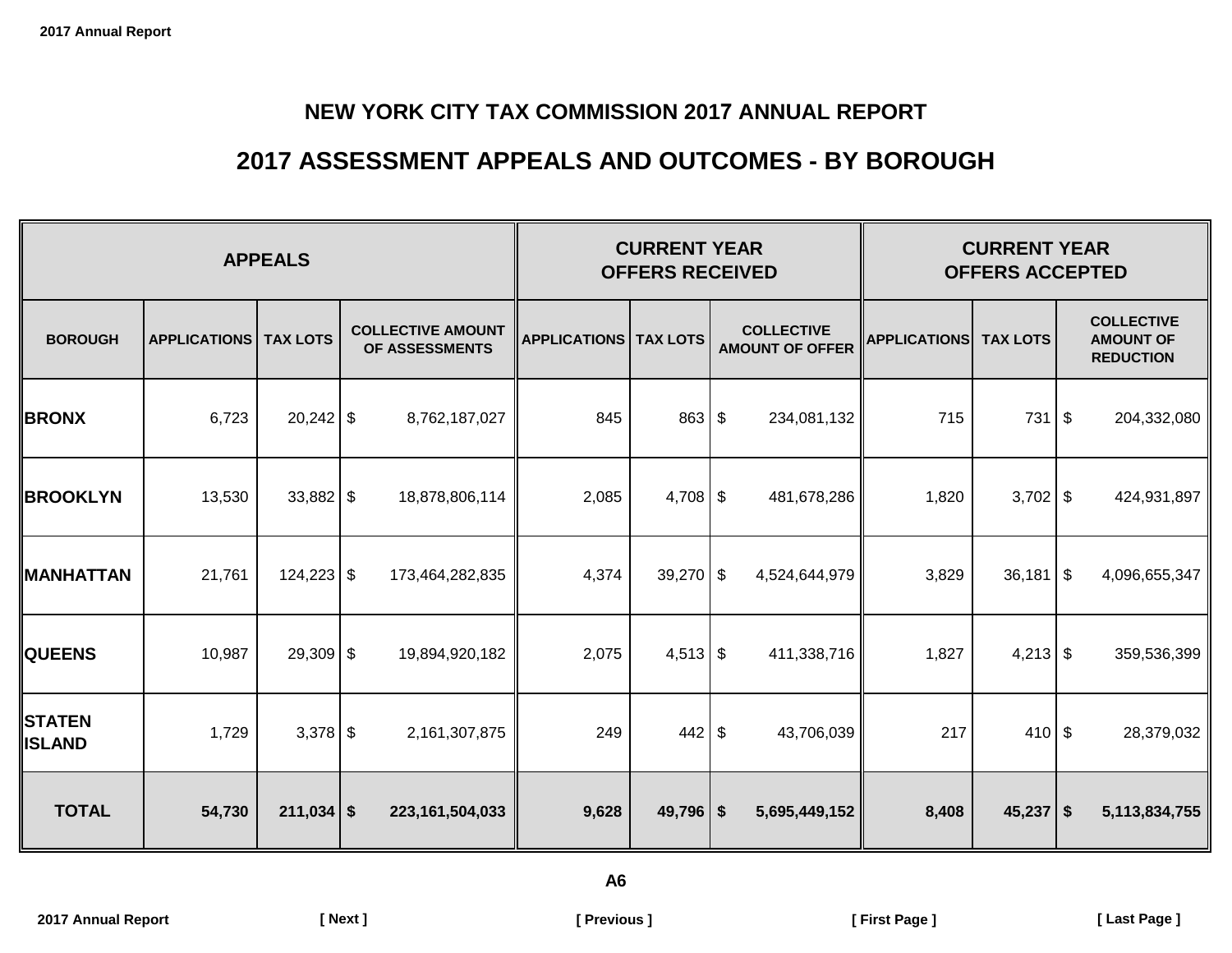# **PROCEDURAL DELINEATION OF 2017 ASSESSMENT APPEALS**

<span id="page-27-0"></span>

|                                                                                             | <b>APPLICATIONS</b> | <b>TAX LOTS</b> |
|---------------------------------------------------------------------------------------------|---------------------|-----------------|
| <b>NOT ELIGIBLE FOR REVIEW</b>                                                              | 7,040               | 15,782          |
| <b>LATE FILING</b>                                                                          | 34                  | 131             |
| <b>INCOMPLETE FILING</b>                                                                    | 842                 | 4,087           |
| REQUIRED DEPT. OF FINANCE INCOME AND EXPENSE STATEMENT ("RPIE") NOT FILED, LATE OR IMPROPER | 983                 | 1,030           |
| REQUIRED TAX COMMISSION INCOME AND EXPENSE FORM ("TCIE") NOT FILED, LATE OR IMPROPER        | 4,373               | 9,918           |
| UNEXCUSED NON-APPEARANCE BY APPLICANT OR REPRESENTATIVE AT SCHEDULED HEARING                | 97                  | 148             |
| WITHDRAWN BY APPLICANT                                                                      | 405                 | 30              |
| <b>OTHER</b>                                                                                | 306                 | 438             |
| <b>ELIGIBLE FOR REVIEW</b>                                                                  | 47,690              | 195,252         |
| IN PERSON HEARINGS CONDUCTED                                                                | 26,975              | 147,759         |
| HEARINGS CONDUCTED BY TELEPHONE                                                             | 17                  | 17              |
| REQUIRED FACTUAL SUBSTANTIATION NOT SUBMITTED                                               | 617                 | 1,021           |
| SUBSTANTIVE HEARING DECLINED AFTER APPLICATION FILED                                        | 17,908              | 44,040          |
| REQUESTED REVIEW ON PAPERS                                                                  | 2,173               | 2,415           |
| <b>TOTAL</b>                                                                                | 54,730              | 211,034         |

**A7**

**2017 Annual Report [ Next ] [ Previous ] [ First Page ] [ Last Page ]**